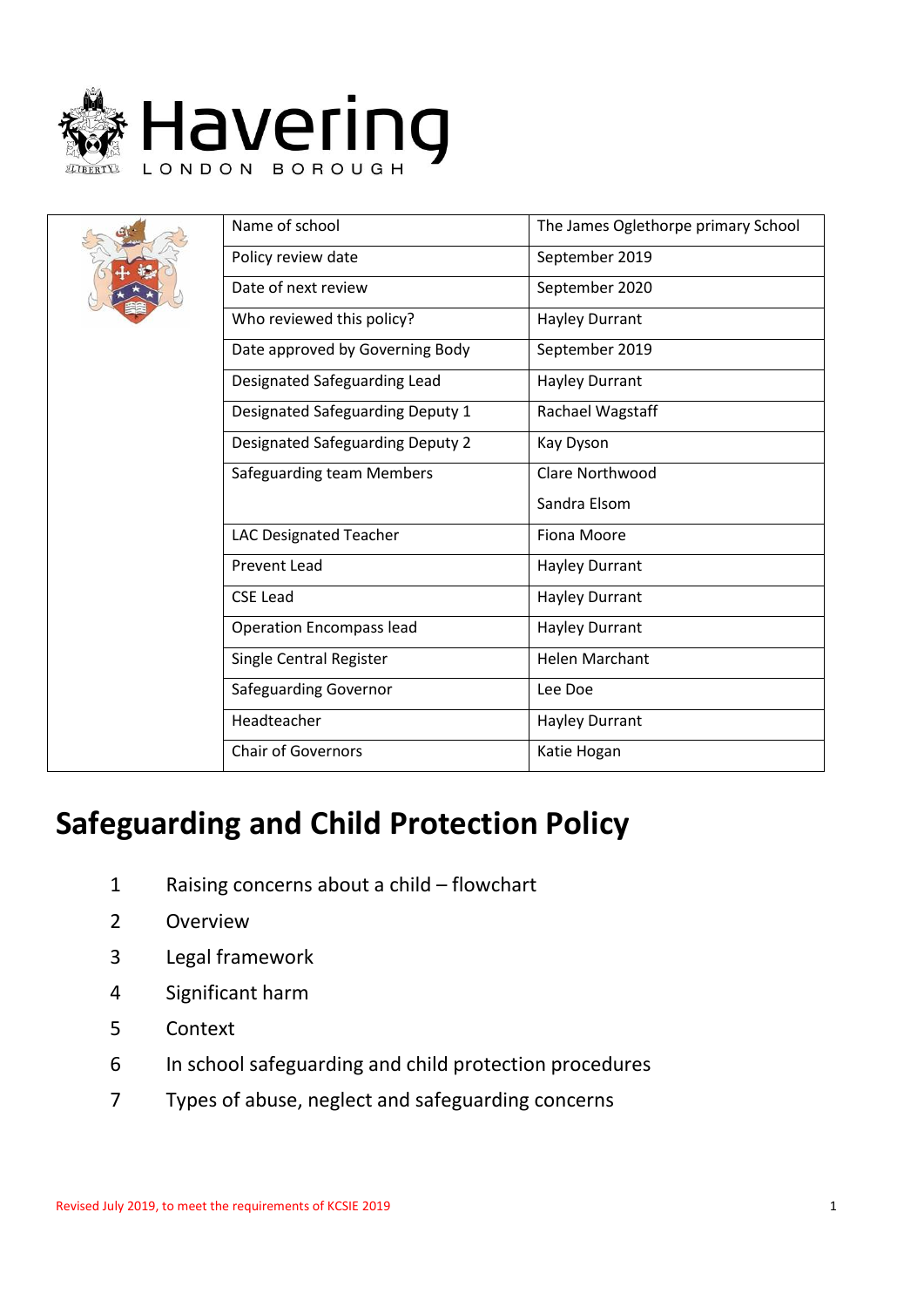- 7.1 Physical abuse
- 7.2 Emotional abuse
- 7.3 Sexual abuse
- 7.4 Neglect
- 7.5 CSE
- 7.6 FGM
- 7.7 Breast ironing
- 7.8 Prevent
- 7.9 Sexting
- 7.10 Upskirting
- 7.11 Missing
- 7.12 Children in the court system
- 7.13 Children with family members in prison
- 7.14 Serious violence
- 7.15 Child criminal exploitation: county lines/
- 7.16 DV / DA
- 7.17 Homelessness
- 7.18 So called 'honour based' violence
- 7.19 Forced marriage
- 7.20 Peer on peer abuse
- 7.21 Online safety
- 8 Possible signs and symptoms of abuse
- 9 What to do if you suspect abuse may have occurred
- 10 Supporting children
- 11 Supporting staff
- 12 Safer recruitment and allegations
- 13 Safeguarding and the school culture
- 14 Managing Child Protection cases
- 15 Out of hours activities
- 16 Key contacts
- 17 Where to go for further information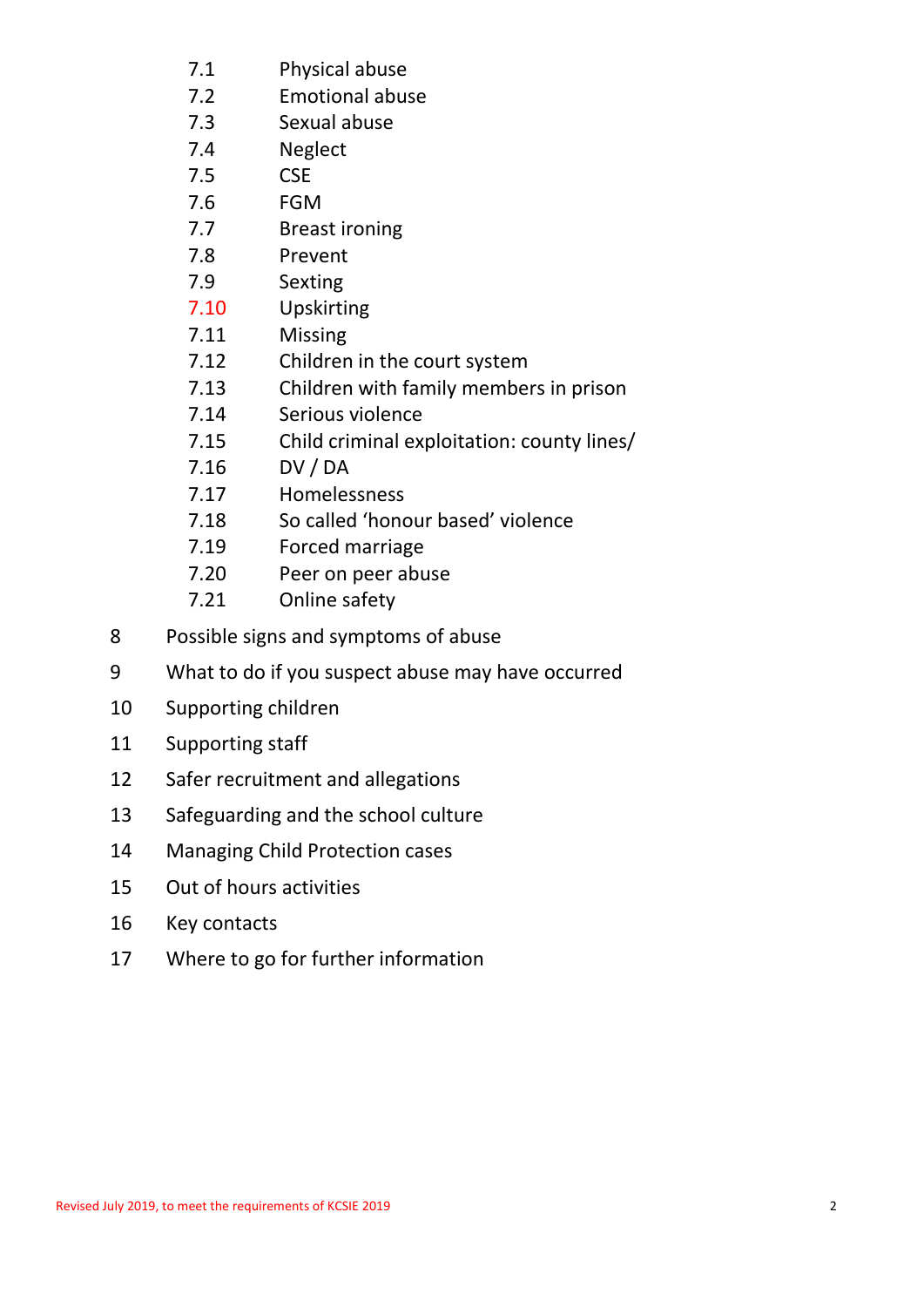#### **1.0 Raising concerns about a child**

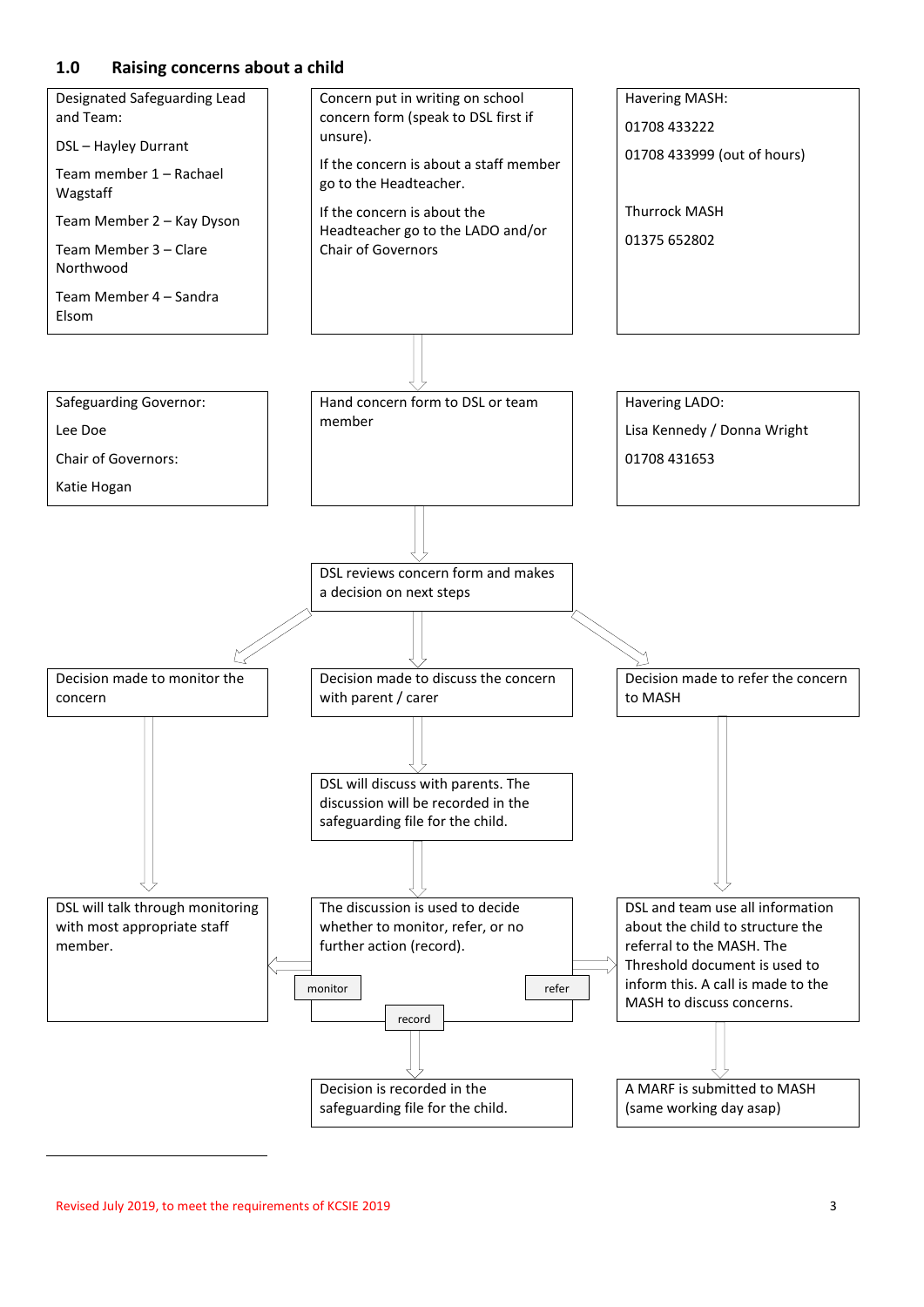If the Designated Safeguarding Lead and team are not available the staff member should, with the support of the most senior member of staff available, make a direct referral to MASH.

## **2.0 Overview**

- 2.1 Safeguarding and promoting the welfare of children is:
	- protecting children from maltreatment
	- preventing impairment of children's health or development
	- ensuring that children grow up in circumstances consistent with the provision of safe and effective care
	- taking action to enable all children to have the best outcomes
- 2.2 The purpose of this document is to assist all staff
	- to safeguard and protect children who are at risk of abuse or neglect
	- to promote the well-being of all children.
- 2.3 At The James Oglethorpe Primary School, we are committed to safeguarding children and young people and we expect everyone who works in our school to share this commitment. Adults in our school take all welfare concerns seriously and encourage children and young people to talk to us about anything that worries them.
- 2.4 This policy and procedures should be read in conjunction with
	- London Safeguarding Children Procedures 5<sup>th</sup> edition
	- Working Together to Safeguard Children 2018
	- DfE Keeping children safe in education 2019
	- DfE Teaching Online Safety 2019
	- School online safety policy
	- Schools Code of Conduct
	- Staff Acceptable Use Agreement
- 2.5 The safeguarding of children is everyone's business and schools have a responsibility under Section 175 of the Education Act 2002 to safeguard and promoting the welfare of children. Thisincludes
	- Preventing the impairment of children's health or development
	- Protecting children from maltreatment
	- Ensuring children grow up in circumstances consistent with the provision of safe and effective care.
- 2.6 This policy and the following procedures apply to all paid staff, volunteers and governors working with or in The James Oglethorpe Primary School.

#### **3.0 Legal framework**

- 3.1 The Children Act 1989 defines a child as being up to the age of 18 years; it also defines significant harm and the roles and responsibilities of Children's Social Care and the Police.
- 3.2 **Legislation related to safeguarding in schools**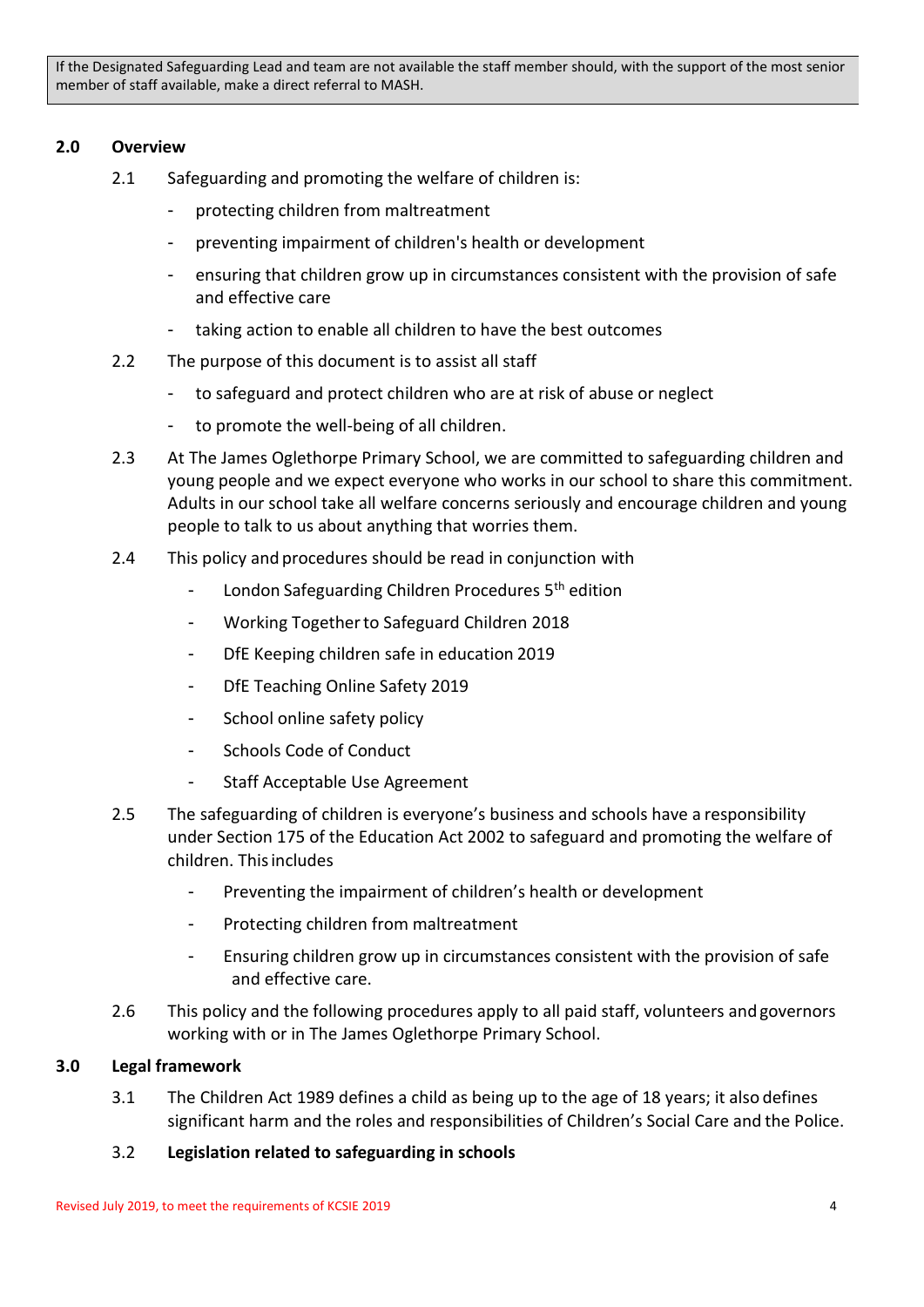Keeping Children Safe in Education (September 2019)

# 3.3 **Education**

- The Children Act 1989 and 2004
- Education Act 2002
- The Education (Health Standards) (England) Regulations 2003
- The Further Education (Providers of Education) (England) Regulations 2006
- The Education (Pupil Referral Units) (Application of Enactments) (England) Regulations 2007 as amended by SI 2010/1919, SI 2012/1201, SI 2012/1825, SI 2012/3158
- The School Staffing (England) Regulations 2009 as amended by SI 2012/1740 and SI 2013/1940
- The Education (Non-Maintained Special Schools) (England) Regulations 2011 as amended by SI 2015/387
- The Education (School Teachers' Appraisal) (England) Regulations 2012
- The Children and Families Act 2014
- The Education (Independent School Standards) Regulations 2014

# **4.0 Significant harm**

- 4.1 There are no absolute criteria on which to rely when judging what constitutes significant harm. Consideration of the severity of ill-treatment may include the degree and the extent of physical harm, the duration and frequency of abuse and neglect, the extent of premeditation and the presence or degree of threat, coercion, sadism, and bizarre or unusual elements. Each of these elements has been associated with more severe effects on the child and/or relatively greater difficulty in helping the child overcome the adverse impact of the maltreatment. Sometimes, a single traumatic event may constitute significant harm (e.g. a violent assault, suffocation or poisoning). More often, significant harm is a compilation of significant events, both acute and longstanding, which interrupt, change or damage the child's physical and psychological development. Some children live in family and social circumstances where their health and development are neglected. For them, it is the corrosiveness of long-term emotional, physical or sexual abuse that causes impairment to the extent of constituting significant harm. In each case, it is necessary to consider any maltreatment alongside the family's strengths and support.
- 4.2 This policy outlines the action to be taken if it is suspected that a child may be being abused, harmed or neglected.

There are four categories of abuse:

- Physical Abuse
- Emotional Abuse
- Sexual Abuse
- **Neglect**
- 4.3 It is acknowledged that a child can be abused, harmed or neglected in a family, institution or community setting or online by someone known to them or, less commonly, by a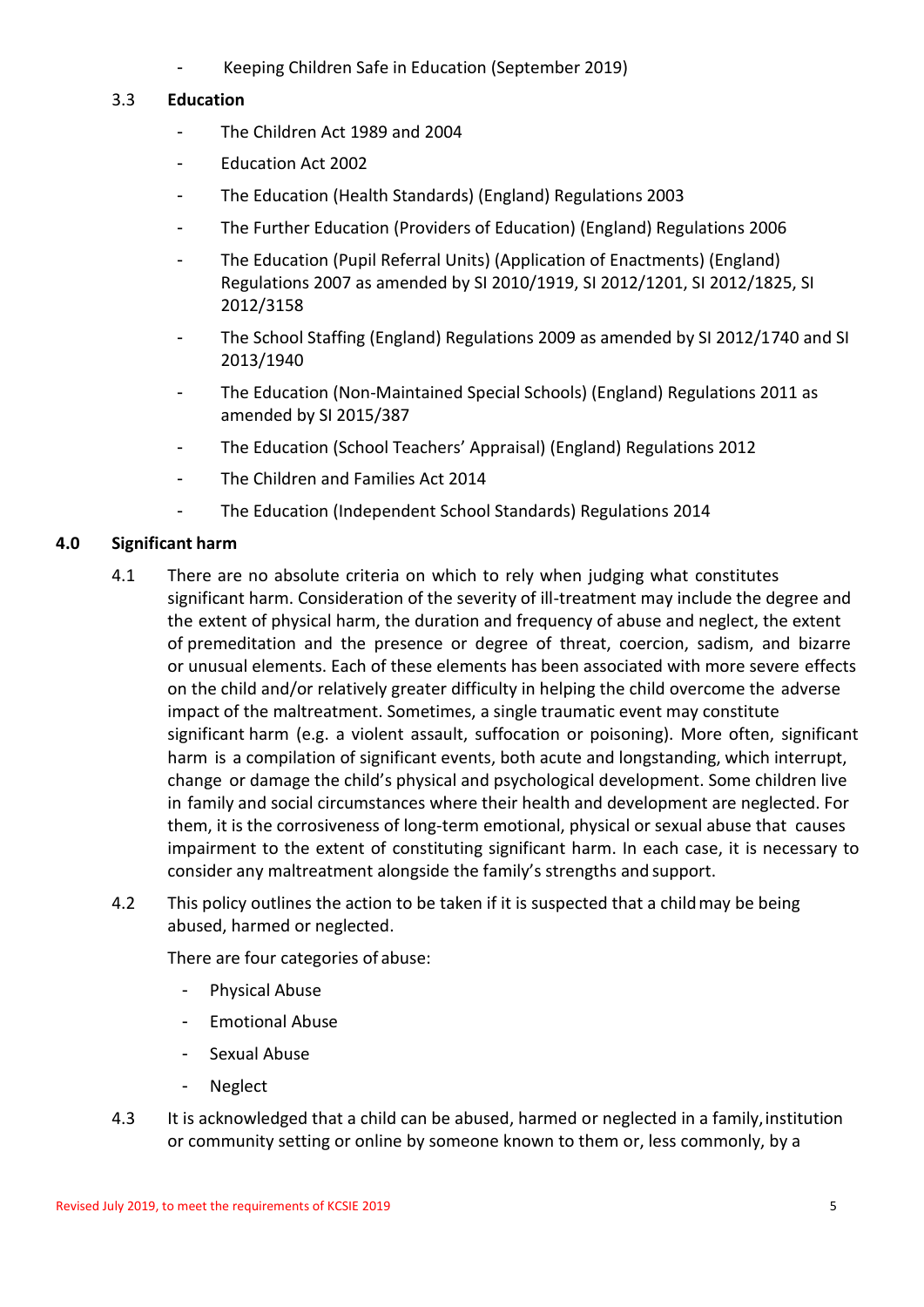stranger;this includes someone in a position of trust such as a school staff member or professionals in other services around the child.

4.4 Safeguarding and the promotion of a child's welfare covers all aspects of the child'slife and the school is committed to ensuring that all its actions in respect of a child are compatible with this aim. If there are concerns about a child's welfare that do not meet the thresholds of child abuse the school will consider whether the Early Help approach should be considered. Early identification of concerns and the use of Early Help to develop a multi-agency plan for the child can reduce the risk of subsequent abuse.

# **5.0 Context**

- 5.1 The content of this policy is applicable to all paid staff, volunteers and Governors.
- 5.2 All adults in school have a full and active part to play in protecting our children from harm.
- 5.3 All adults in school believe that our school should provide a caring, positive, safe and stimulating environment which promotes the social, physical and moral development of the individual child.
- 5.4 The aims of this policy are:
	- To support the child's development in ways that will foster security, confidence and independence.
	- To raise the awareness of both teaching and support staff for the need to safeguard children and of their responsibilities in identifying and reporting possible cases of abuse.
- 5.5 Adopting child protection guidelines through procedures and a code of conductfor staff and volunteers:
	- To provide a systematic means of monitoring children known or thought to be at risk of harm.
	- To support pupils who have suffered abuse in accordance with their agreed Child Protection Plan.
	- To emphasise the need for good levels of appropriate communication between all members of staff, and with external agencies.
	- By strictly following safer recruitment requirements, ensuring that all adults within our school who have access to children have been checked as to their suitability.
	- To set out a structured procedure within the school community in cases of suspected abuse.
	- By sharing information about child protection and good practice with children, parents and carers, staff and volunteers.
	- To promote effective working relationships with other agencies, especially the Police, Social Care and Health. Sharing information about concerns with agencies who need to know, andinvolving parents and children appropriately.
	- To ensure all staff are aware of the school's code of conduct.
	- To ensure all staff have signed the AUP acceptable use policy
	- By providing effective management for staff and volunteers through support, supervision and training.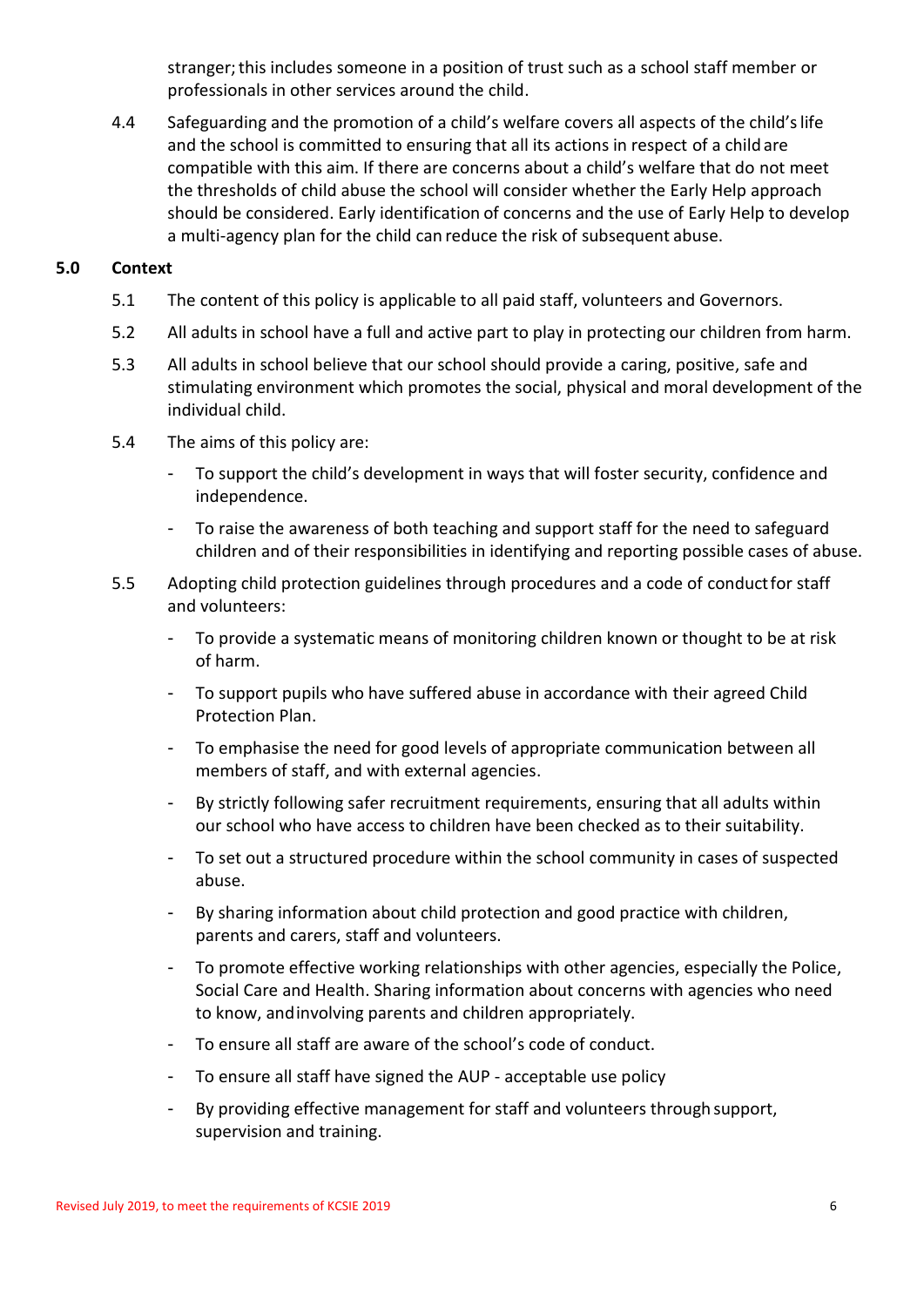## 5.6 Equality

Some children's circumstances mean they are more vulnerable to abuse and/or less able to easily access services. These children often require a high degree or awareness and cooperation between professionals in different agencies, both in recognising and identifying their needs and in acting to meet those needs: Children in Specific Circumstances, edition 5, London Child Protection Procedures; KCSIE 2018 Para 102 and following.

# **6.0 In school safeguarding and child protection procedures**

- 6.1 Our school procedures for safeguarding children will be in line with the London Borough of Havering and Havering Local Safeguarding Children Board procedures; Edition 5 of the London Child Protection Procedures provides comprehensive guidance. We will ensure that:
	- We have a Designated Safeguarding Lead who has responsibility for Child Protection and who undertakes regular training for this role.
	- We have at least two designated Safeguarding deputies who will act in the Designated Safeguarding Lead's absence.

*(Throughout this policy 'Designated Safeguarding Lead' refers to the DSL or any team members. All team members are able to act equally. They work as a team.).*

- The Safeguarding and child protection team are:
- Designated Safeguarding Lead Hayley Durrant
- Designated Safeguarding Lead Deputy 1 Rachael Wagstaff
- Designated Safeguarding Lead Deputy 2 Kay Dyson
- Team Member Clare Northwood
- Team Member Sandra Elsom
- -

The Designated Safeguarding Lead is a member of the Senior Leadership Team of The James Oglethorpe Primary School.

- Those named above have received appropriate training. The Designated Safeguarding Lead and their deputies will attend all whole staff in school training and undertake additional formal training at least every two years. The Safeguarding Team will keep themselves up to date throughout the year.
- All school staff will receive training at least every year, with ongoing updates through the year. Training will always include a reminder of in school referral processes. Topics may include:
	- Signs and symptoms of abuse
	- Prevent
	- CSE
	- Online Safety
	- FGM
- We have a designated Governor for Child Protection/Safeguarding. This person is Lee Doe (Parent Governor).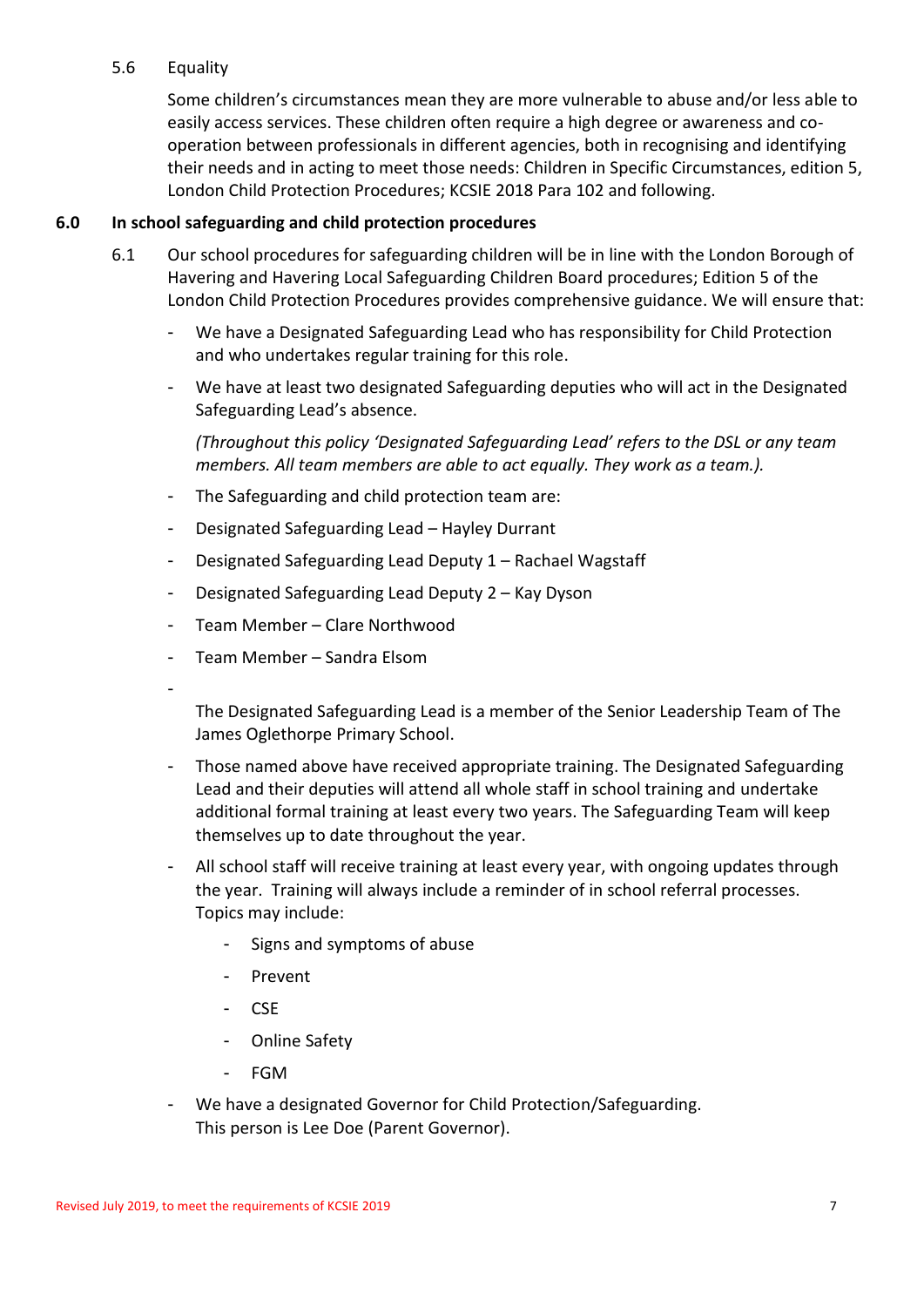- 6.2 In the event that there are concerns about a child, the Designated Safeguarding Lead will access the London Borough of Havering MASH indicators of need and the London Child Protection Procedures 5<sup>th</sup> edition to inform their decision-making process with regard to the presenting safeguarding concerns.
- 6.3 The Children Act 1989 introduced the concept of significant harm as the threshold that justifies compulsory intervention in family life in the best interests of the children, and gives local authorities a duty to make enquiries to decide whether they should take action to safeguard or promote the welfare of a child who is suffering, or likely to suffer, significant harm.
	- 6.3.1 All members of staff will develop their understanding of the signs and indicators of abuse and of their responsibility for referring any concerns.
	- 6.3.2 Induction for all new members of staff, governors and volunteers will include:
		- safeguarding and child protection policy
		- staff code of conduct and staff acceptable use policy
		- behaviour policy
		- procedures for managing children who are missing education.
	- 6.3.3 All members of staff will read Keeping Children safe in Education 2018, part 1 and Annexe A. Senior Leadership will support all staff in understanding this key document and implementing it in their practice.
	- 6.3.4 All members of staff will be expected to know how to access edition 5 of the London Child Protection Procedures at [http://www.londoncp.co.uk/.](http://www.londoncp.co.uk/)
	- 6.3.5 All members of staff will know how to respond to a pupil who discloses abuse. It is vital that our actions do not abuse the child further or prejudice further enquiries, for example:
		- Stay calm, listen to the child and if you are shocked by what is being said try not to show it.
		- Do not promise confidentiality; you can however promise privacy; reassure the child they have done the right thing. Explain who you will have to tell and why.
		- If a child is making a disclosure the pace should be dictated by the child. Do not ask leading questions, for example 'what did they do next?' It is our role to listen, not to investigate. Use open questions such as 'is there anything else you wish to tell me?'
		- Accept what they are telling you; do not make judgements.
		- Reassure the child that they have done the right thing in telling you. Do acknowledge how hard it was for them to tell you.
		- Do not criticise the perpetrator; this may be someone they love.
		- Tell them what you will do next and with whom the information will be shared.
		- Pass this information on immediately to your Designated Safeguarding Lead.
- 6.4 All staff, in the absence of a member of the safeguarding team, may raise concerns directly with MASH (MASH includes Children's Social Care and Police).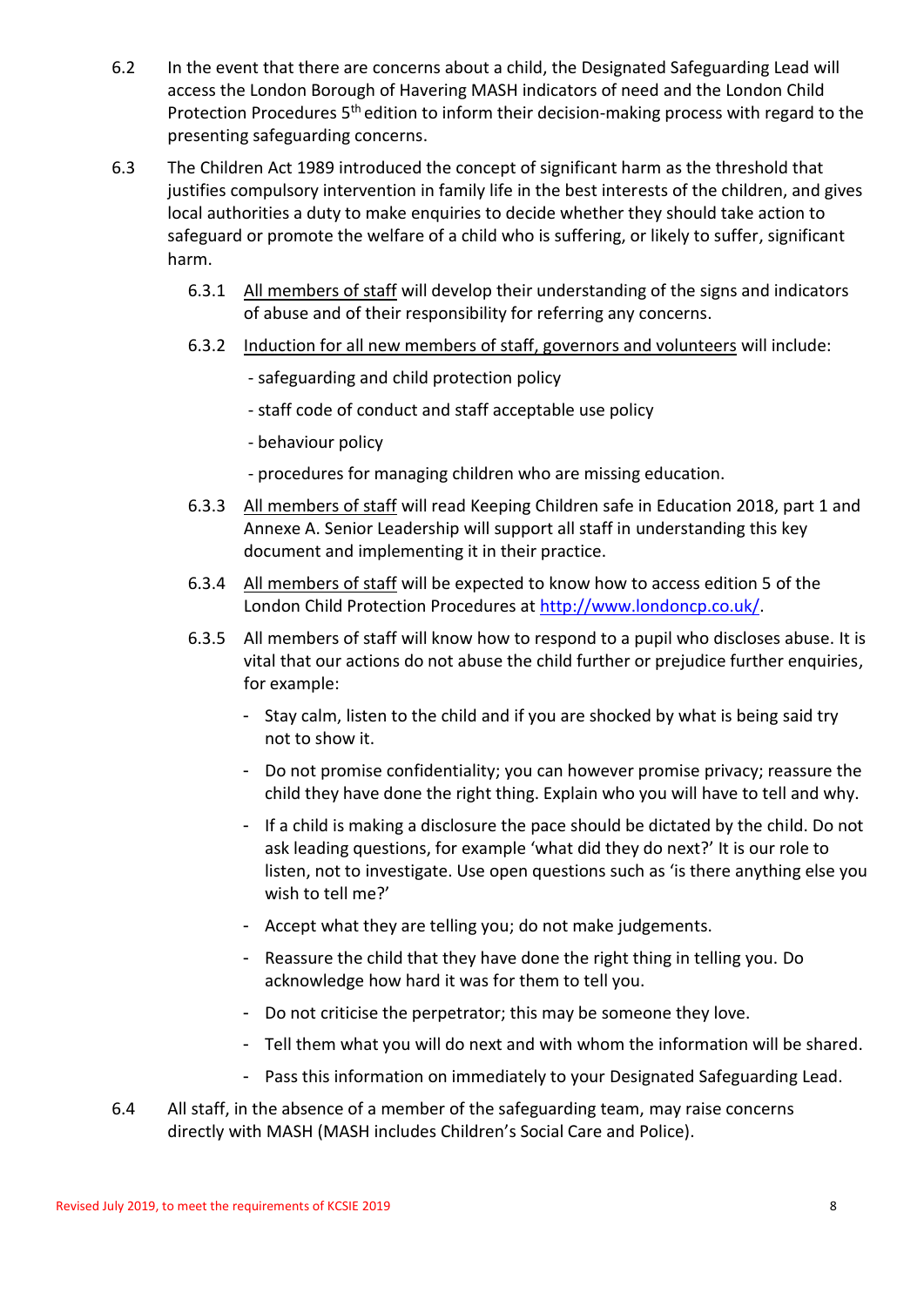- 6.5 After a child has disclosed abuse, the Designated Safeguarding Lead should take immediate action to contact MASH (MASH includes Children's Social Care and Police).
	- 6.5.1 All staff must report all information **immediately**, on the same working day, to the Designated Safeguarding Lead.
	- 6.5.2 The conduct of staff when in a 1:1 situation with a child should be managed in a way that would not lead any reasonable person to question their motives or intentions. All staff must ensure that their behaviour and actions do not place children or themselves at risk of harm or of allegations of harm to children. All staff must be aware of the school's 'Whistleblowing and Managing Allegations Policy' and how to access it.
	- 6.5.3 All parents/carers will be made aware of the possibilities of staff members' actions with regard to child protection procedures.
	- 6.5.4 All parents/carers, as part of the child induction process, will be made aware of the Safeguarding and Child Protection Policy, which is on the school website http://jamesoglethorpe.havering.sch.uk
- 6.6 We will review our Safeguarding and Child Protection Procedures at least annually and complete a London Borough of Havering section 175 audit. A copy of the audit will be sent to the School Safeguarding Lead in Havering and also shared with the Quality Assurance Inspector.

# **7.0 Types of abuse, neglect and other safeguarding concerns**

These definitions are from 'Working Together' (2018) and 'Keeping Children Safe in Education' (2019):

**Abuse**: a form of maltreatment of a child. Somebody may abuse or neglect a child by inflicting harm or by failing to act to prevent harm. Children may be abused in a family or in an institutional or community setting by those known to them or, more rarely, by others. Abuse can take place wholly online, or technology may be used to facilitate offline abuse. They may be abused by an adult or adults or by another child or children.

- 7.1 **Physical abuse**: a form of abuse which may involve hitting, shaking, throwing, poisoning, burning or scalding, drowning, suffocating or otherwise causing physical harm to a child. Physical harm may also be caused when a parent or carer fabricates the symptoms of, or deliberately induces, illness in a child.
- 7.2 **Emotional abuse:** the persistent emotional maltreatment of a child such as to cause severe and adverse effects on the child's emotional development. It may involve conveying to a child that they are worthless or unloved, inadequate, or valued only insofar as they meet the needs of another person. It may include not giving the child opportunities to express their views, deliberately silencing them or 'making fun' of what they say or how they communicate. It may feature age or developmentally inappropriate expectations being imposed on children. These may include interactions that are beyond a child's developmental capability as well as overprotection and limitation of exploration and learning, or preventing the child participating in normal social interaction. It may involve seeing or hearing the ill-treatment of another. It may involve serious bullying (including online bullying), causing children frequently to feel frightened or in danger, or the exploitation or corruption of children. Some level of emotional abuse is involved in all types of maltreatment of a child, although it may occur alone.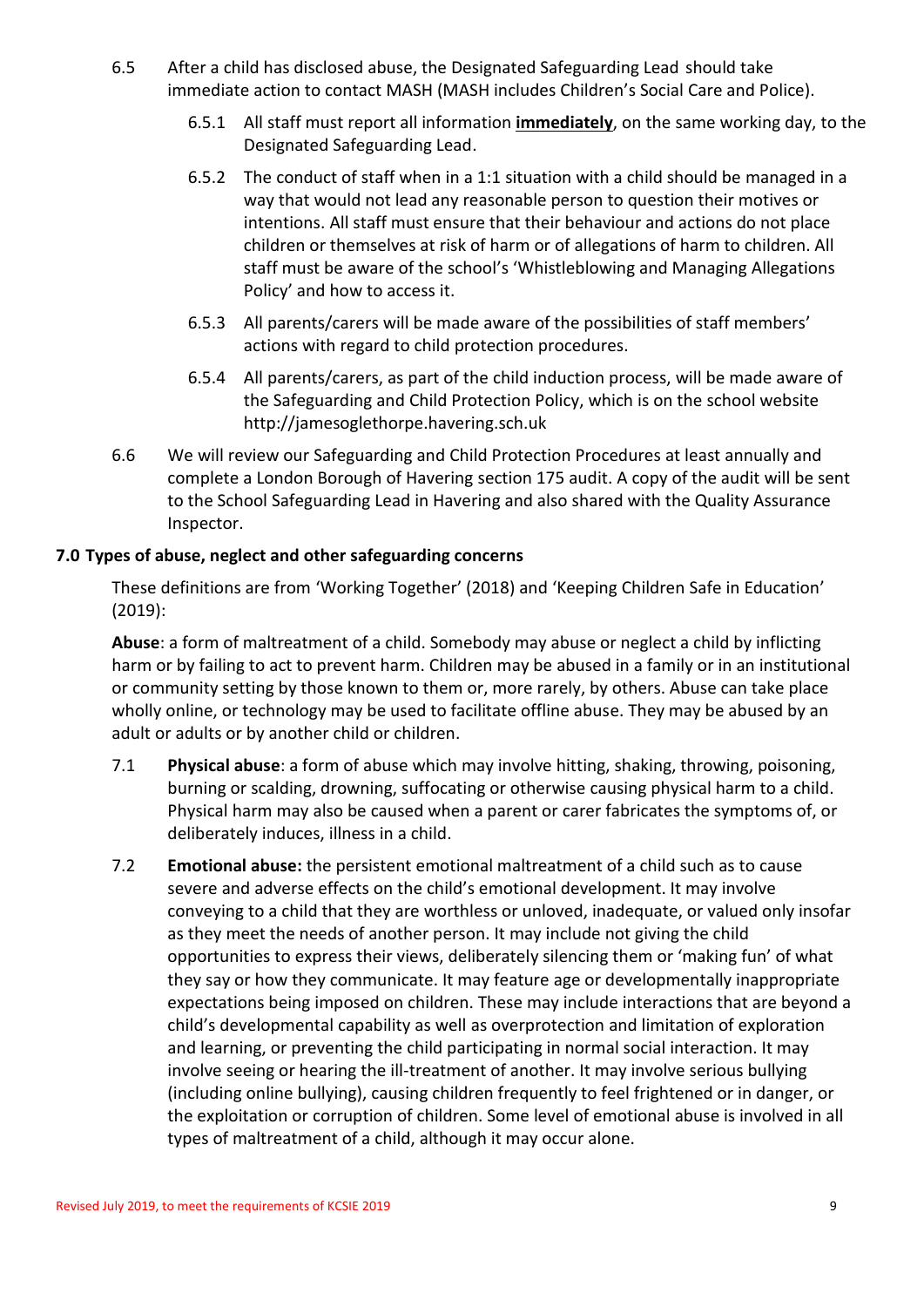- 7.3 **Sexual abuse**: involves forcing or enticing a child or young person to take part in sexual activities, not necessarily involving a high level of violence, whether or not the child is aware of what is happening. The activities may involve physical contact, including assault by penetration (for example rape or oral sex) or non-penetrative acts such as masturbation, kissing, rubbing and touching outside of clothing. They may also include non-contact activities, such as involving children in looking at, or in the production of, sexual images, watching sexual activities, encouraging children to behave in sexually inappropriate ways, or grooming a child in preparation for abuse (including via the internet). Sexual abuse is not solely perpetrated by adult males. Women can also commit acts of sexual abuse, as can other children. The sexual abuse of children by other children is a specific safeguarding issue in education
- 7.4 **Neglect:** the persistent failure to meet a child's basic physical and/or psychological needs, likely to result in the serious impairment of the child's health or development. Neglect may occur during pregnancy as a result of maternal substance abuse. Once a child is born, neglect may involve a parent or carer failing to: provide adequate food, clothing and shelter (including exclusion from home or abandonment); protect a child from physical and emotional harm or danger; ensure adequate supervision (including the use of inadequate care-givers); or ensure access to appropriate medical care or treatment. It may also **include neglect of, or unresponsiveness to, a child's basic emotional needs**.
- 7.5 **Child sexual exploitation (CSE):** Child sexual exploitation is a form of child sexual abuse. It occurs where an individual or group takes advantage of an imbalance of power to coerce, manipulate or deceive a child or young person under the age of 18 into sexual activity (a) in exchange for something the victim needs or wants, and/or (b) for the financial advantage or increased status of the perpetrator or facilitator. The victim may have been sexually exploited even if the sexual activity appears consensual. Child sexual exploitation does not always involve physical contact: it can also occur through the use of technology. Like all forms of child sex abuse, child sexual exploitation:

- can affect any child or young person (male or female) under the age of 18 years, including 16 and 17 year olds who can legally consent to have sex;

- can still be abuse even if the sexual activity appears consensual;

- can include both contact (penetrative and non-penetrative acts) and non-contact sexual activity;

- can take place in person or via technology, or a combination of both;

- can involve force and/or enticement-based methods of compliance and may, or may not, be accompanied by violence or threats of violence;

- may occur without the child or young person's immediate knowledge (e.g. through others copying videos or images they have created and posted on social media);

- can be perpetrated by individuals or groups, males or females, and children or adults;

- can be a one-off occurrence or a series of incidents over time, and range from opportunistic to complex organised abuse; and

- is typified by some form of power imbalance in favour of those perpetrating the abuse. Whilst age may be the most obvious, this power imbalance can also be due to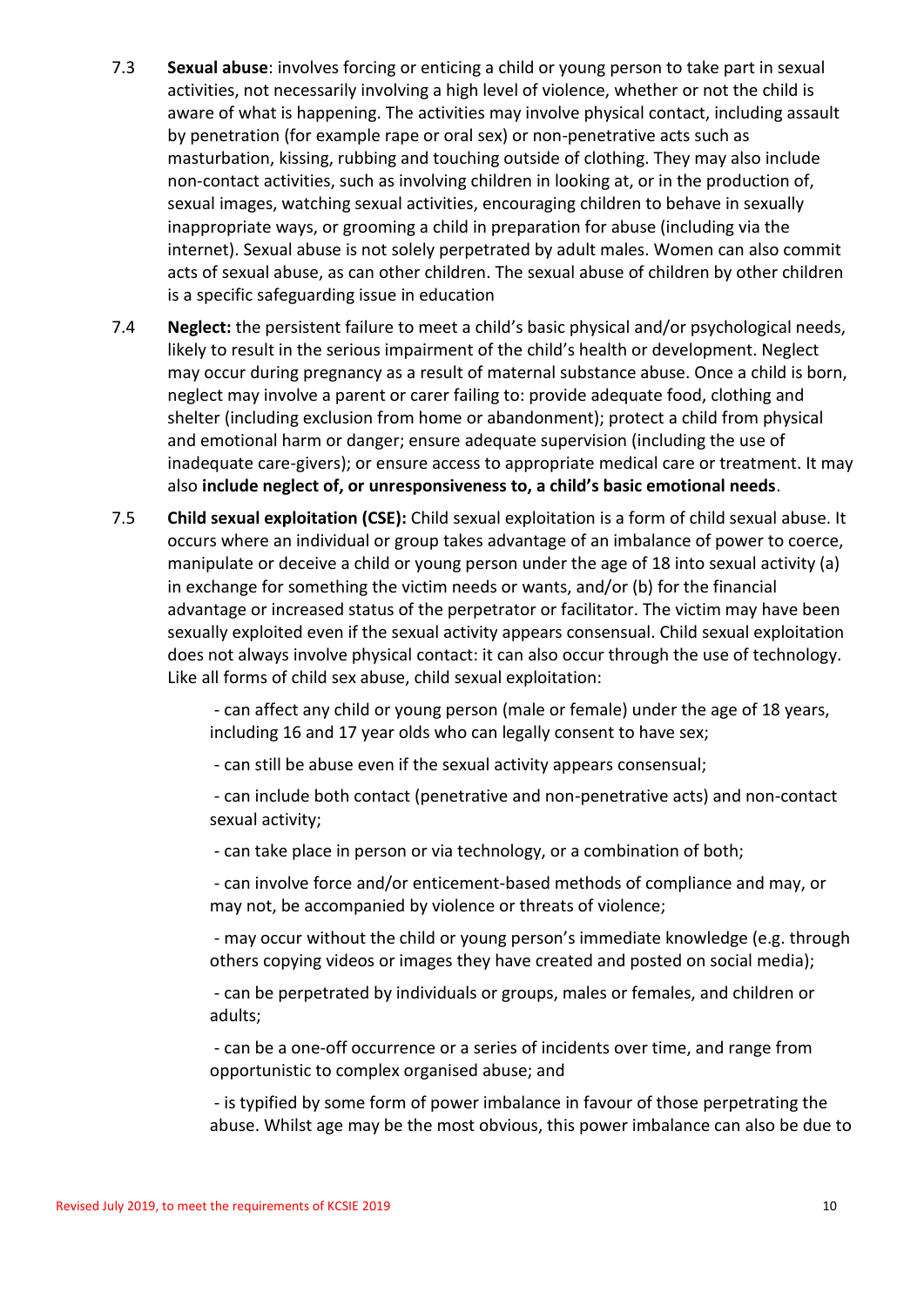a range of other factors including gender, sexual identity, cognitive ability, physical strength, status, and access to economic or other resources.

7.6 **Female Genital Mutilation (FGM**): FGM comprises all procedures involving partial or total removal of the external female genitalia or other injury to the female genital organs. It is illegal in the UK and a form of child abuse with long-lasting harmful consequences. FGM typically takes place between birth and around 15 years old; however, it is believed that the majority of cases happen between the ages of 4 and 10.

Section 5B of the Female Genital Mutilation Act 2003 (as inserted by section 74 of the Serious Crime Act 2015) places a statutory duty upon professionals (including teachers) to immediately report to the police where they discover (either through disclosure by the victim or visual evidence) that FGM appears to have been carried out on a girl under 18. It will be rare for teachers to see visual evidence, and they should not be examining pupils.

Teachers must personally report to the police cases where they discover that an act of FGM appears to have been carried out. Unless the teacher has good reason not to, they should take the concern to the Designated Safeguarding Lead and together they would go to the Police.

If there are concerns that a girl is at risk or there is a suspected case, the in-school procedures should be followed, taking the concern immediately to the Designated Safeguarding Lead.

7.7 **Breast ironing:** is where young pubescent girls' breasts are ironed, massaged and/or pounded down through the use of hard or heated objects in order for the breasts to disappear or delay the development of the breasts entirely. The custom uses large stones, a hammer or spatulas that have been heated over scorching coals to compress the breast tissue, or an elastic belt to press the breasts so as to prevent them from growing in girls as young as 9 years old. Much like Female Genital Mutilation (FGM), breast-ironing has been identified by the UN as one of five under-reported crimes relating to female-tofemale/gender-based violence.

The practice is performed usually by mothers and female relatives and it is believed that by carrying out this act:

- young girls will be protected from harassment, rape, abduction
- it will prevent early pregnancy that would tarnish the family name
- it will allow the girl to pursue education rather than be forced into early marriage
- it will delay pregnancy by "removing" signs of puberty
- girls may not appear sexually attractive to men

Most at risk: Young pubescent girls usually aged between 9 – 15 years old. It is a well-kept secret between the young girl and her female relatives who are likely to carry out the practice.

7.8 **Prevent, Radicalisation and Extremism:** As part of the Counter Terrorism and Security Act 2015, schools have a duty to 'prevent people being drawn into terrorism'. This is the 'Prevent Duty'. Where staff are concerned that children and young people are developing extremist views or show signs of becoming radicalized, they should discuss this with the Designated Safeguarding Lead.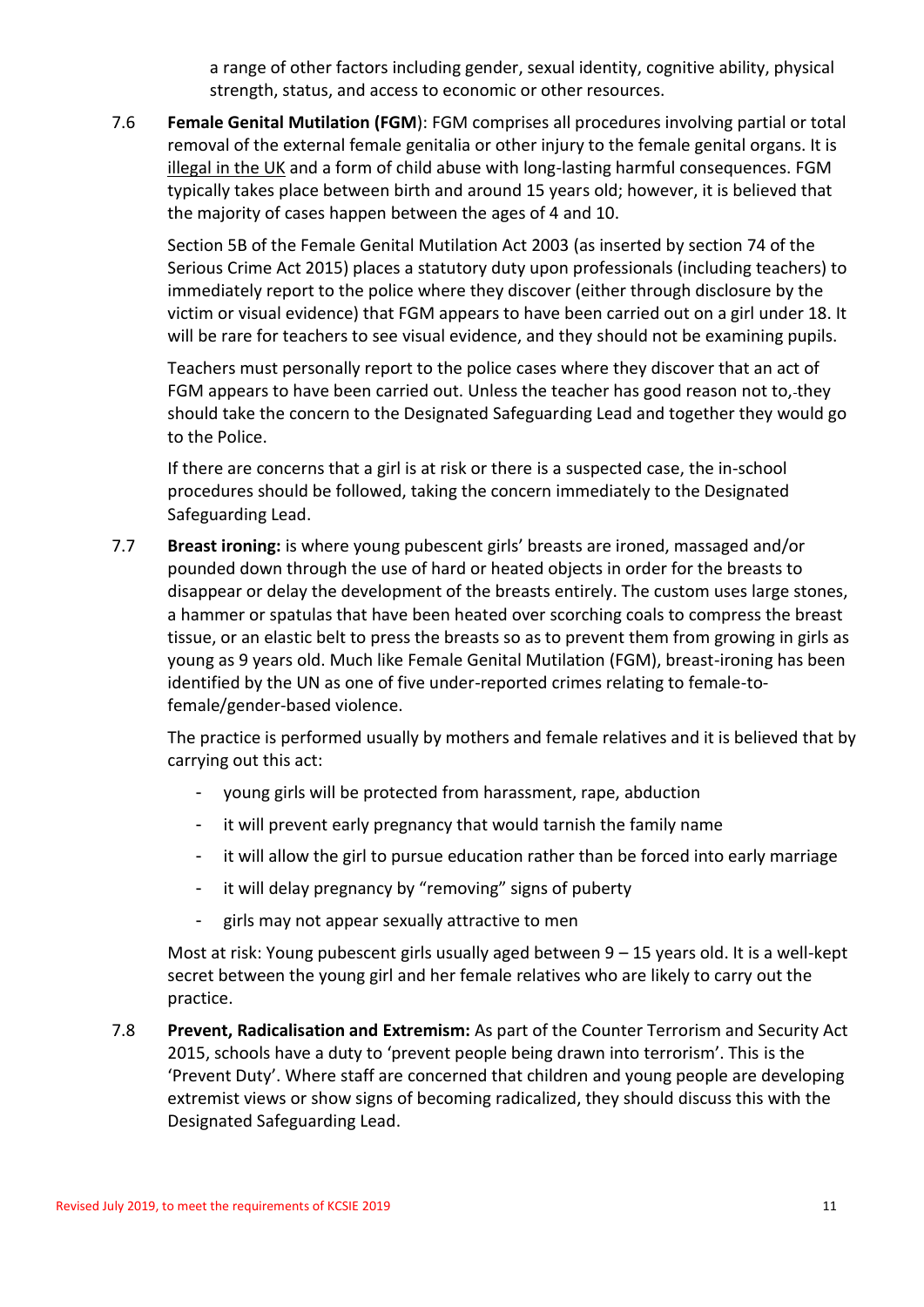Preventing radicalisation: Children are vulnerable to extremist ideology and radicalisation. There is no single way of identifying whether a child is likely to be susceptible to an extremist ideology. Background factors combined with specific influences such as family and friends may contribute to a child's vulnerability. Similarly, radicalisation can occur through many different methods (such as social media) and settings (such as the internet).

As with other safeguarding risks all staff should be alert to changes in children's behaviour which could indicate that they may be in need of help or protection. Staff should use their judgement in identifying children who might be at risk of radicalisation taking their concerns to the Designated Safeguarding Lead.

The Designated Safeguarding Lead has received training about the Prevent Duty and tackling extremism and is able to support staff with any concerns they may have.

We use the curriculum to ensure that children and young people understand how people with extreme views share these with others, especially using the internet.

We are committed to ensuring that our pupils are offered a broad and balanced curriculum that aims to prepare them for life in modern Britain. Teaching the school's core values alongside the fundamental British Values, supports quality teaching and learning, whilst making a positive contribution to the development of a fair, just and civil society.

- 7.9 **Sexting:** The term 'sexting' relates to the sending of indecent images, videos and/or written messages with sexually explicit content; these are created and sent electronically. They are often 'shared' via social networking sites and instant messaging services. This School will not tolerate sexting; it is inappropriate and illegal amongst young people and can have extremely damaging and long-lasting consequences. Sexting is unacceptable behaviour. The misuse of electronic communication, such as sexting, inappropriate comments on Facebook for example, being the object of online grooming are all potential safeguarding concerns. We have a responsibility to work with parents and carers in ensuring that all pupils are fully aware of the dangers and possible repercussions of sexting.
- 7.10 **Upskirting:** typically involves taking a picture under a person's clothing without them knowing, with the intention of viewing their genitals or buttocks to obtain sexual gratification, or cause the victim humiliation, distress or alarm.
- 7.11 **Missing:** A child going missing from education is a potential indicator of abuse or neglect. Staff should follow the school's procedures for unauthorised absence and for dealing with children that go missing from education, particularly on repeat occasions.

All staff should be aware that children going missing, particularly repeatedly, can act as a vital warning sign of a range of safeguarding possibilities. This may include abuse and neglect, which may include sexual abuse or exploitation and child criminal exploitation. It may indicate mental health problems, risk of substance abuse, risk of travelling to conflict zones, risk of FGM or risk of forced marriage. Staff should be aware of the school unauthorised absence and children missing from education procedures.

The school holds at least two contact numbers for every child. These will be used as part of the First Day Calling process.

7.12 **Children and the court system:** All staff should be aware that any child involved in legal proceedings should be made known to the Designated Safeguarding Lead. Children are sometime required to give evidence in criminal courts, either for crimes committed against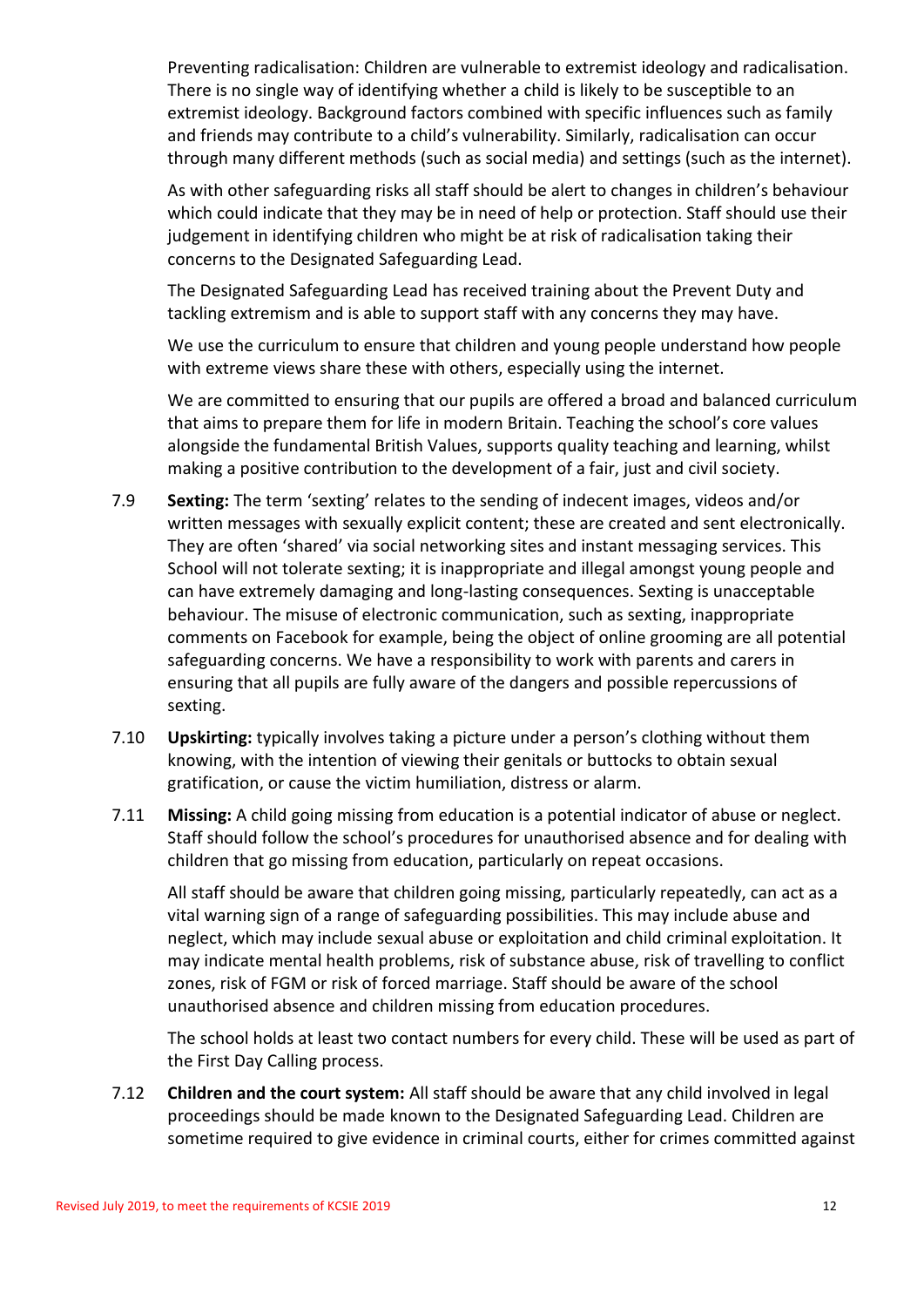them or for crimes they have witnessed. Where there is a family break up making child arrangements via the family courts following separation can be stressful and entrench conflict in families.

- 7.13 **Children with family members in prison:** Approximately 200,000 children have a parent sent to prison each year. These children are at risk of poor outcomes including poverty, stigma, isolation and poor mental health. Staff must inform the Designated Safeguarding Lead if they know a child has a family member in prison.
- 7.14 **Serious Violence**: All staff should be aware of the indicators, which may signal that children are at risk from, or are involved in serious violent crime. These may include increased absence from school, a change in friendships or relationships with older individuals or groups, a significant decline in performance, signs of self harm or a significant change in well being or signs of assault or unexplained injuries. Unexplained gifts or new possessions could also indicate that children have been approached by, or are involved with, individuals associated with criminal networks or gangs.
- 7.15 **Child criminal exploitation: county lines:** Criminal exploitation of children is a geographically widespread form of harm that is a typical feature of county lines criminal activity: drug networks or gangs groom and exploit children and young people to carry drugs and money from urban areas to suburban and rural areas, market and seaside towns. Key to identifying potential involvement in county lines are missing episodes, when the victim may have been trafficked for the purpose of transporting drugs. Like other forms of abuse and exploitation, county lines exploitation:
	- can affect any child or young person (male or female) under the age of 18 years;
	- can affect any vulnerable adult over the age of 18 years;
	- can still be exploitation even if the activity appears consensual;
	- can involve force and/or enticement-based methods of compliance and is often accompanied by violence or threats of violence;
	- can be perpetrated by individuals or groups, males or females, and young people or adults; and
	- is typified by some form of power imbalance in favour of those perpetrating the exploitation. Whilst age may be the most obvious, this power imbalance can also be due to a range of other factors including gender, cognitive ability, physical strength, status, and access to economic or other resources.

Staff must inform the Designated Safeguarding Lead if they have concerns about a child.

- 7.16 **Domestic abuse and Domestic Violence:** Any incident or pattern of incidents of controlling, coercive, threatening behaviour, violence or abuse between those aged 16 or over who are, or have been, intimate partners or family members regardless of gender or sexuality. The abuse can encompass, but is not limited to:
	- Psychological
	- **Physical**
	- Sexual
	- Financial
	- **Emotional**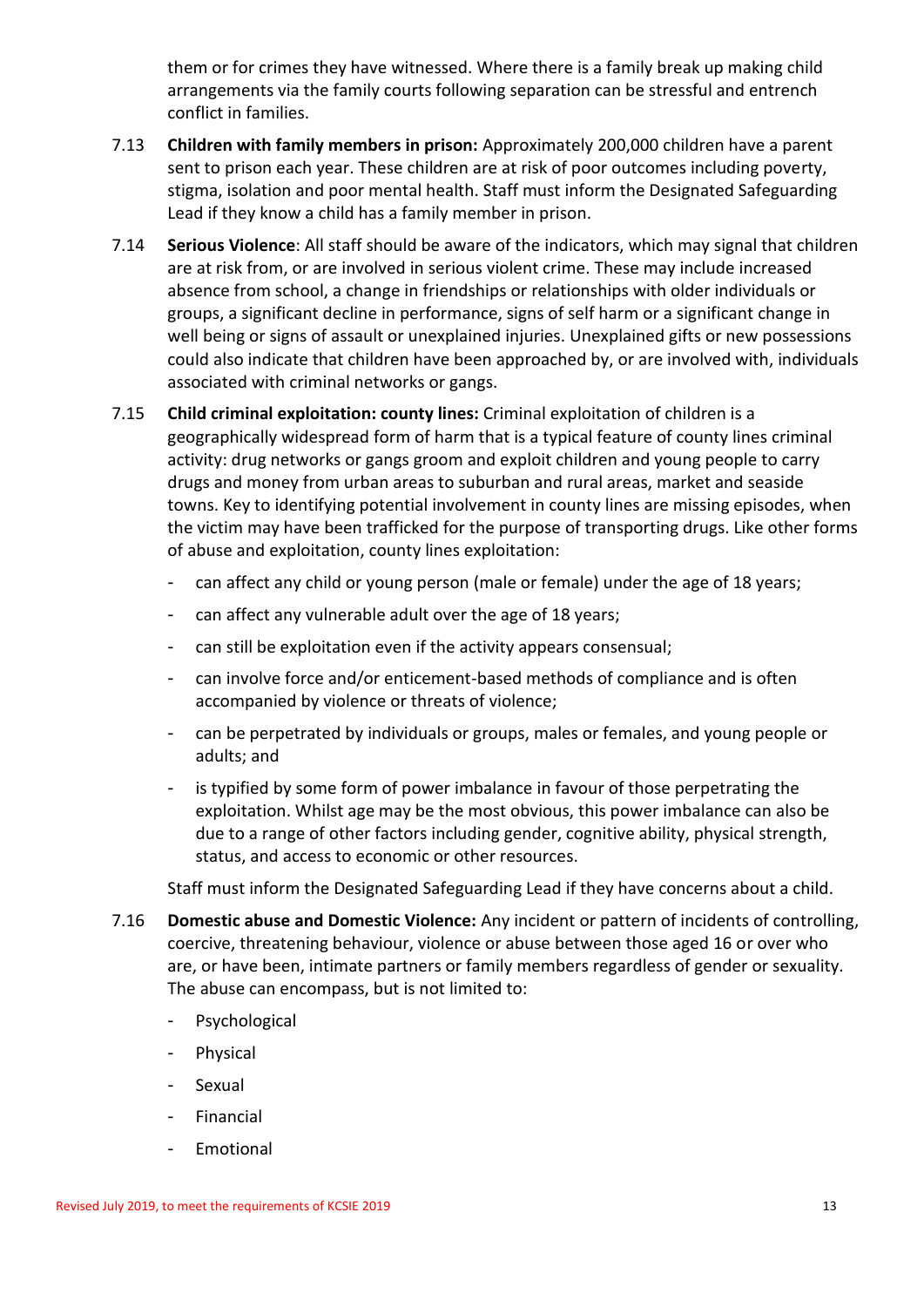Exposure to domestic abuse and/or violence can have a serious, long lasting emotional and psychological impact on children. In some cases, a child may blame themselves for the abuse or may have had to leave the family home as a result. Domestic abuse affecting young people can also occur within their personal relationships, as well as in the context of their home life.

Staff must inform the Designated Safeguarding Lead if they have concerns about a child.

# **Operation Encompass**

At The James Oglethorpe Primary School, we are working in partnership with the Metropolitan Police and Children's Services to identify and provide appropriate support to pupils who have experienced domestic violence in their household; this scheme is called Operation Encompass.

The purpose of Operation Encompass is to safeguard and support children and young people who have been involved in or witness to a domestic abuse incident. Domestic abuse impacts on children in a number of ways. Children are at increased risk of physical injury during an incident, either by accident or because they attempt to intervene. Even when not directly injured, children are greatly distressed by witnessing the physical and emotional suffering of a parent.

Encompass has been created to highlight this situation. It is the implementation of key partnership working between the police and schools. The aim of sharing information with local schools is to allow 'Key Adults' the opportunity of engaging with the child and to provide access to support that allows them to remain in a safe but secure familiar environment.

In order to achieve this, the Multi-Agency Safeguarding Hub will share police information of all domestic incidents where one of our pupils has been present, with the Designated Safeguarding Lead(s) (DSL). On receipt of any information, the DSL will decide on the appropriate support the child requires, this should be covert dependent on the needs and wishes of the child. All information sharing and resulting actions will be undertaken in accordance with the Metropolitan Police and MASH Encompass Protocol Data Sharing Agreement. We will record this information and store this information in accordance with the record keeping procedures outlined in this policy.

The purpose and procedures in Operation Encompass have been shared with all parents and governors, is detailed as part of the school's Safeguarding Policy and published on our school website.

At The James Oglethorpe Primary School details our Key Operation Encompass link is Hayley Durrant.

7.17 **Homelessness**: Being homeless or being at risk of becoming homeless presents a real risk to a child's welfare. The designated safeguarding lead has contact details and referral routes in to the Havering Housing so they can raise/progress concerns at the earliest opportunity. Indicators that a family may be at risk of homelessness include household debt, rent arrears, domestic abuse and anti-social behaviour, as well as the family being asked to leave a property. There should always be a MASH referral if a child has been harmed or is at risk of harm.

In most cases school staff will be considering homelessness in the context of children who live with their families, and intervention will be on that basis. However, it is also being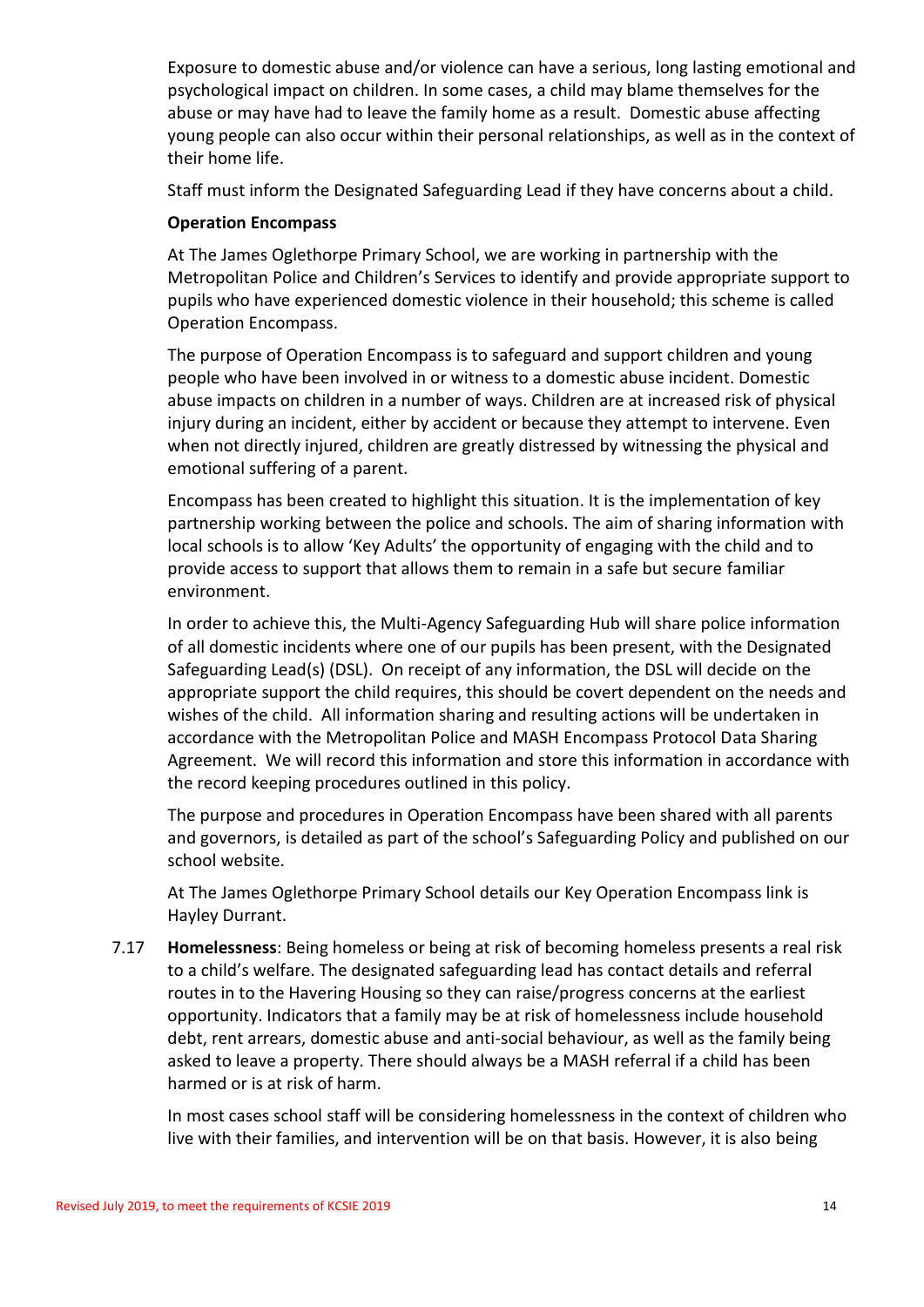recognised that in some cases 16 and 17 year olds could be living independently from their parents or guardians, for example through their exclusion from the family home, and will require a different level of intervention and support. Children's services will be the lead agency for these young people and the designated safeguarding lead will ensure appropriate referrals are made based on the child's circumstances.

Staff must inform the Designated Safeguarding Lead if they have concerns about a child.

7.18 **So-called 'honour-based' violence (HBV) which includes FGM, Forced Marriage and Breast Ironing:** encompasses incidents or crimes which have been committed to protect or defend the honour of the family and/or the community, including female genital mutilation (FGM), forced marriage, and practices such as breast ironing. Abuse committed in the context of preserving "honour" often involves a wider network of family or community pressure and can include multiple perpetrators. It is important to be aware of this dynamic and additional risk factors when deciding what form of safeguarding action to take. All forms of HBV are abuse (regardless of the motivation) and should be handled and escalated as such. Staff need to be alert to the possibility of a child being at risk of HBV, or already having suffered HBV.

Staff must inform the Designated Safeguarding Lead if they have concerns about a child.

7.19 **Forced marriage:** Forcing a person into a marriage is a crime in England and Wales. A forced marriage is one entered into without the full and free consent of one or both parties and where violence, threats or any other form of coercion is used to cause a person to enter into a marriage. Threats can be physical or emotional and psychological. A lack of full and free consent can be where a person does not consent or where they cannot consent (if they have learning disabilities, for example). Nevertheless, some communities use religion and culture as a way to coerce a person into marriage. Schools can play an important role in safeguarding children from forced marriage.

Staff must inform the Designated Safeguarding Lead if they have concerns about a child.

7.20 **Peer on peer abuse**: Children can abuse other children. This is generally referred to as peer on peer abuse and can take many forms. This can include (but is not limited to) bullying (including online bullying); sexual violence and sexual harassment; physical abuse such as hitting, kicking, shaking, biting, hair pulling, or otherwise causing physical harm; sexting and initiating/hazing type violence and rituals.

**Sexual violence and sexual harassment between children:** Sexual violence and sexual harassment can occur between two children of **any** age and sex. It can also occur through a group of children sexually assaulting or sexually harassing a single child or group of children.

Children who are victims of sexual violence and sexual harassment will likely find the experience stressful and distressing. This will, in all likelihood, adversely affect their educational attainment. Sexual violence and sexual harassment exist on a continuum and may overlap. They can occur online and offline (both physical and verbal) and are never acceptable. It is important that **all** victims are taken seriously and offered appropriate support. Staff should be aware that some groups are potentially more at risk. Evidence shows girls, children with SEND and LGBT children are at greater risk.

Staff should be aware of the importance of: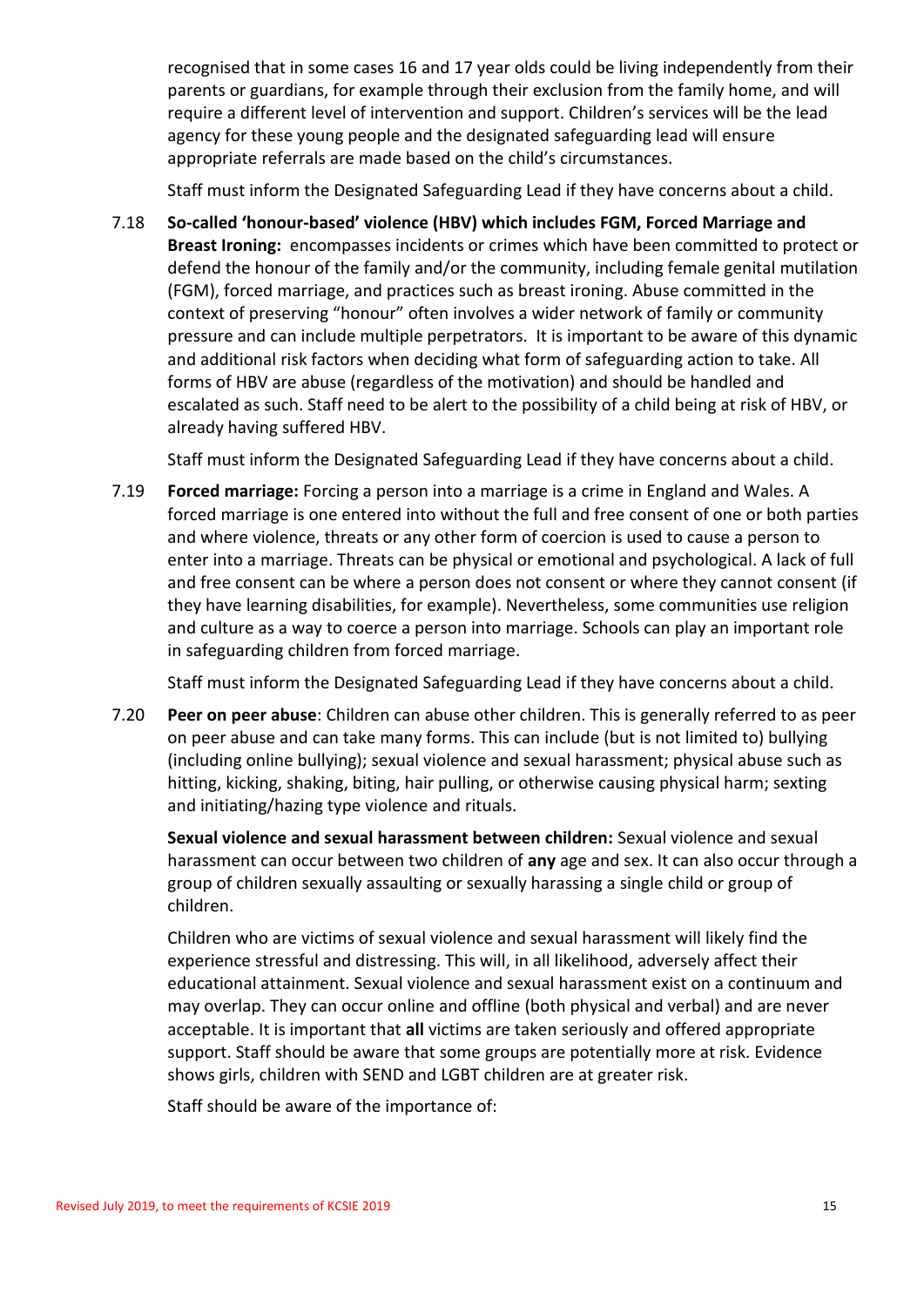- making clear that sexual violence and sexual harassment is not acceptable, will never be tolerated and is not an inevitable part of growing up;
- not tolerating or dismissing sexual violence or sexual harassment as "banter", "part of growing up", "just having a laugh" or "boys being boys"; and
- challenging behaviours (potentially criminal in nature), such as grabbing bottoms, breasts and genitalia, flicking bras and lifting up skirts. Dismissing or tolerating such behaviours risks normalising them.

Staff must inform the Designated Safeguarding Lead if they have concerns about a child.

7.21 **Online Safety**: The detail of online harm and abuse is in the school's Online Safety Policy. The online world develops and changes at great speed. New opportunities, challenges and risks are appearing all the time. The DSL supported by the DSL team and specific staff who have expertise in Online Safety will stay up to date with the latest devices, platforms, apps, trends and related threats.

DfE 'Teaching Online Safety in school' outlines how the curriculum will support children to learn about risk and responsibility.

Online safety concerns will be taken to the DSL in the same way as any other form of harm, or risk of harm.

The school will help pupils stay online by helping them to recognise:

- online content which tries to make people believe something false is true and/or mislead (misinformation and disinformation),
- techniques that companies use to persuade people to buy something,
- ways in which games and social media companies try to keep users online longer (persuasive/sticky design); and
- criminal activities such as grooming

The school will help pupils recognise acceptable and unacceptable behaviours by:

- looking at why people behave differently online, for example how anonymity (you do not know me) and invisibility (you cannot see me) affect what people do,
- looking at how online emotions can be intensified resulting in mob mentality,
- teaching techniques (relevant on and offline) to defuse or calm arguments, for example a disagreement with friends, and disengage from unwanted contact or content online; and
- considering unacceptable online behaviours often passed off as so-called social norms or just banter. For example, negative language that can be used, and in some cases is often expected, as part of online gaming and the acceptance of misogynistic, homophobic and racist language that would never be tolerated offline.

The school will help pupils identify and manage risk by:

- discussing the ways in which someone may put themselves at risk online,
- discussing risks posed by another person's online behaviour,
- discussing when risk taking can be positive and negative,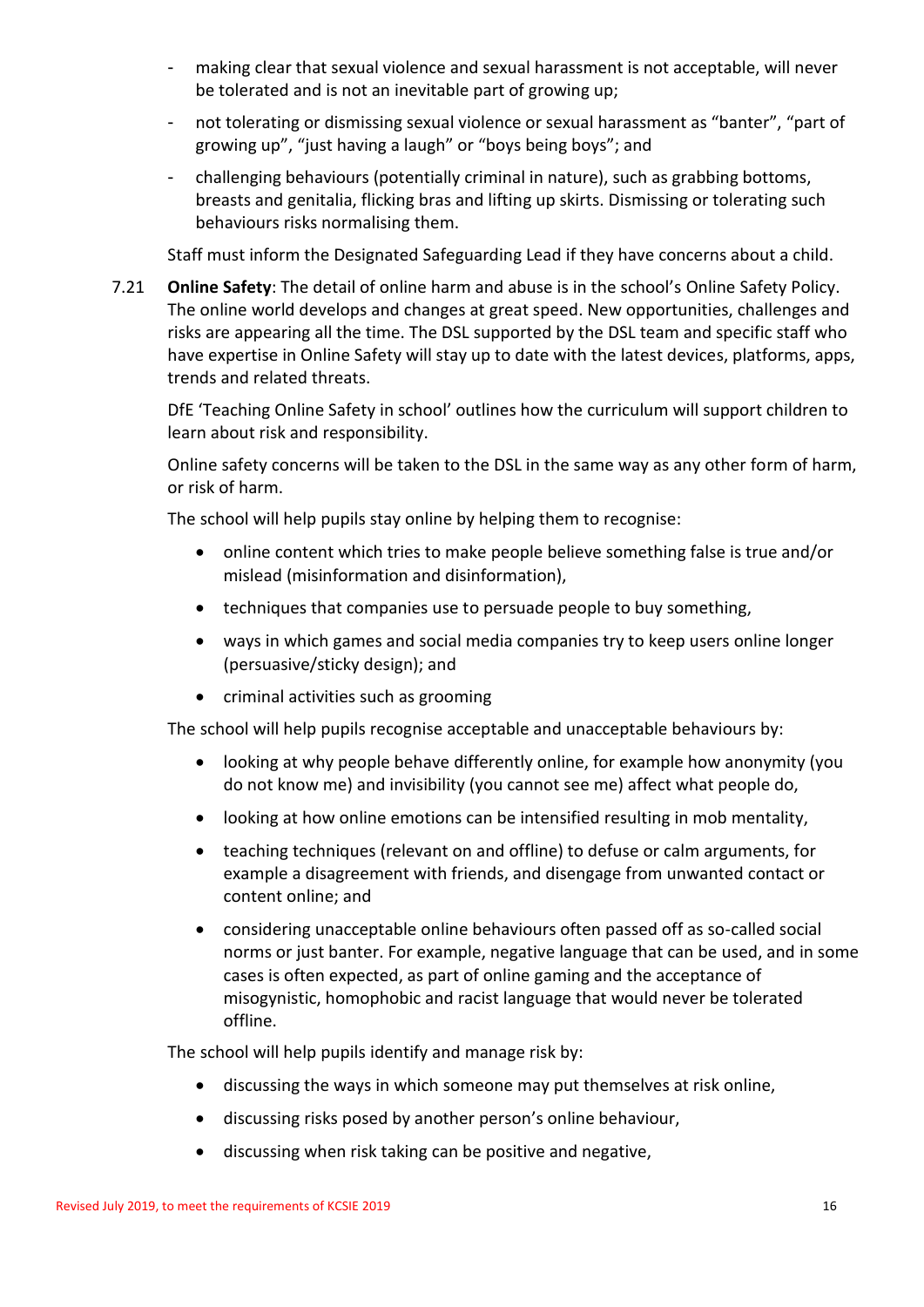- discussing "online reputation" and the positive and negative aspects of an online digital footprint. This could include longer-term considerations, i.e. how past online behaviours could impact on their future, when applying for a place at university or a job for example,
- discussing the risks vs the benefits of sharing information online and how to make a judgement about when and how to share and who to share with; and
- asking questions such as what might happen if I post something online? Who will see it? Who might they send it to?

# **8.0 Possible signs and symptoms of abuse**

The following signs may or may not be indicators that abuse has taken place, but the possibility should be considered. This is not an exclusive list and many of the signs and symptoms could fall into more than one category. Guidance on recognising signs and symptoms of abuse can be found in Working Together to Safeguard Children 2018. Also students with learning difficulties often exhibit some of these signs (e.g. reluctance to get undressed for PE, constant tiredness) which are not necessarily signs of abuse but symptoms of their condition; however, it must also be remembered that disabled children are 3 times more likely to experience abuse or neglect than non-disabled peers.

Children with special educational needs and disabilities (SEND) can face additional safeguarding challenges. These can include:

- assumptions that indicators of possible abuse such as behaviour, mood and injury relate to the child's disability without further exploration;
- being more prone to peer group isolation than other children;
- the potential for children with SEN and disabilities being disproportionally impacted by behaviours such as bullying, without outwardly showing any signs; and
- communication barriers and difficulties in overcoming these barriers.

#### 8.1 **Physical abuse**

- Unexplained injuries, bites, bruises or burns, particularly if they are recurrent
- Improbable excuses given to explain injuries
- Refusal to discuss the causes of injuries
- Untreated injuries
- Disclosure of punishment which appears excessive
- Withdrawal from physical contact/aggressive behaviour
- Arms & legs kept covered in hot weather (excluding for reasons of cultural dress)
- Fear of returning home
- Fear of medical help
- Self-destructive tendency
- Running away

#### 8.2 **Emotional abuse**

- Physical, mental, emotional or developmental lag
- Domestic violence
- Disclosure of punishment which appears excessive
- Over-reaction to making mistakes or fear of punishment
- Continual self-deprecation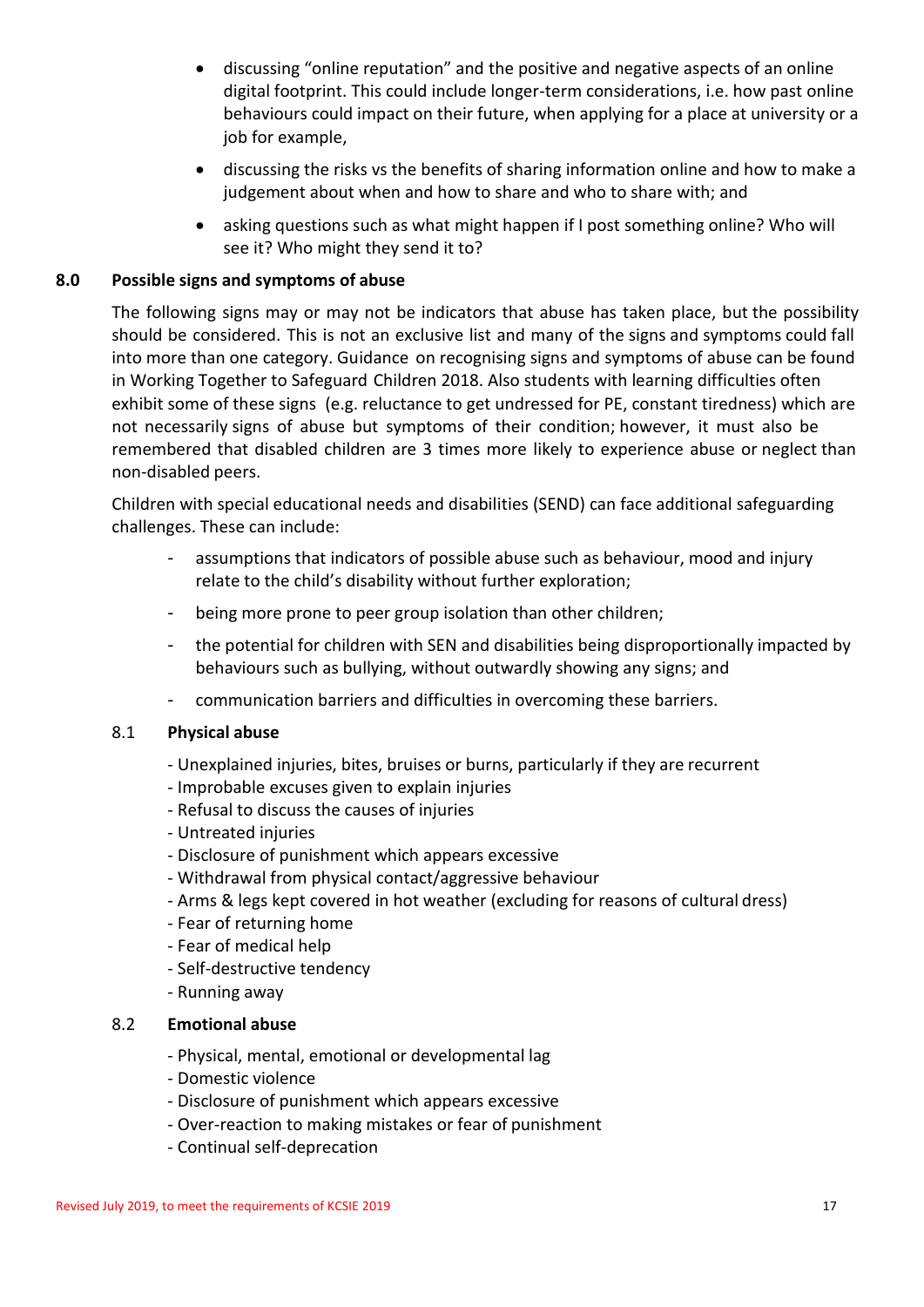- Sudden speech disorders
- Fear of new situations
- Inappropriate responses to painful situations
- Neurotic behaviours
- Self-harm
- Fear of parents being contacted
- Extremes of passivity or aggression
- Drug or solvent abuse
- Running away
- Compulsive stealing, scavenging

## 8.3 **Sexual abuse**

- Sudden changes in behaviour
- Displays of affection which are inappropriate
- Alleged promiscuity or sexualised behaviour
- Fear of undressing
- Regression to younger behaviour
- Inappropriate internet use and possible 'grooming' concerns
- Genital itching or other genital/anal pain/injury
- Distrust of familiar adult
- Unexplained gifts of money, mobile phones etc.
- Depression and withdrawal
- Apparent secrecy about social activities or the identity of "special friends"
- Wetting or soiling, day and night
- Sleep disturbances or nightmares
- Chronic illness, especially throat infections and sexually transmitted disease

#### 8.4 **Neglect**

- Constant hunger
- Poor personal hygiene
- Constant tiredness
- Poor state of clothing
- Frequent lateness or non-attendance at school
- Untreated medical problems or unmet special needs
- Low self-esteem
- Neurotic behaviour
- Poor social relationships
- Deterioration in school performance
- Running away
- Compulsive stealing or scavenging

#### 8.5 **Child Sexual Exploitation (CSE)**

- Going missing for periods of time or regularly coming home late
- Regularly missing school or education or not taking part in education
- Appearing with unexplained gifts or new possessions
- Associating with other young people involved in exploitation
- Having older boyfriends or girlfriends
- Suffering from sexually transmitted infection
- Mood swings or changes in emotional wellbeing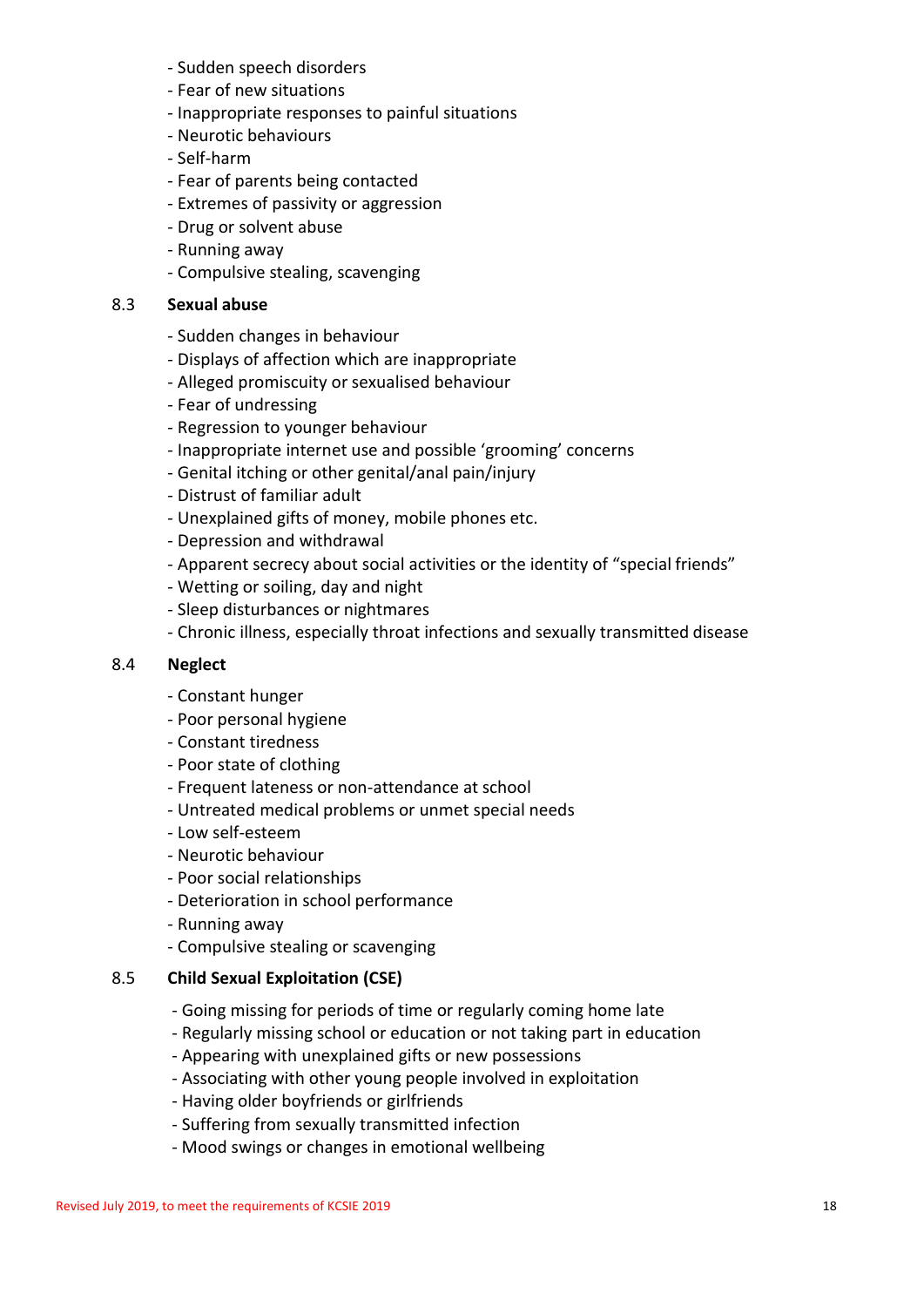- Drug and alcohol misuse

- Displaying inappropriate sexualised behaviour

Staff should also be aware that many children and young people who are victims of sexual exploitation do not recognise themselves as such.

# 8.6 **Female Genital Mutilation (FGM**)

The World Health Organisation identify girls between 4 and 10 as being the most at risk. FGM may be likely if there is a visiting female elder, there is talk of a special procedure or celebration to become a woman, or parents wish to take their daughter out-of-school to visit an 'at-risk' country (especially before the summer holidays), or parents who wish to withdraw their children from learning about FGM.

Indications that FGM may have already taken place may include:

- difficulty walking, sitting or standing and may even look uncomfortable
- spending longer than normal in the bathroom or toilet due to difficulties urinating
- spending long periods of time away from a classroom during the day with bladder or menstrual problems
- frequent urinary, menstrual or stomach problems
- prolonged or repeated absences from school or college, especially with noticeable behaviour changes (e.g. withdrawal or depression) on the girl's return
- reluctance to undergo normal medical examinations
- confiding in a professional without being explicit about the problem due to embarrassment or fear
- talking about pain or discomfort between her legs

# **8.7 Prevent, Radicalisation and Extremism:**

Early indicators of radicalisation or extremism may include:

- showing sympathy for extremist causes
- glorifying violence, especially to other faiths or cultures
- making remarks or comments about being at extremist events or rallies outside school
- evidence of possessing illegal or extremist literature
- advocating messages similar to illegal organisations or other extremist groups
- out of character changes in dress, behaviour and peer relationships

(but there are also very powerful narratives, programmes and networks that young people can come across online, so involvement with particular groups may not be apparent.)

- secretive behaviour
- online searches or sharing extremist messages or social profiles
- intolerance of difference, including faith, culture, gender, race or sexuality
- graffiti, art work or writing that displays extremist themes
- attempts to impose extremist views or practices on others
- verbalising anti-Western or anti-British views
- advocating violence towards others

#### **8.8 Handling sexting and nude selfie incident:**

UKCIS "Sexting in schools and colleges" will be used to triage concerns. This extract gives the initial actions that should be taken:

There should always be an initial review meeting, led by the DSL. This should consider the initial evidence and aim to establish: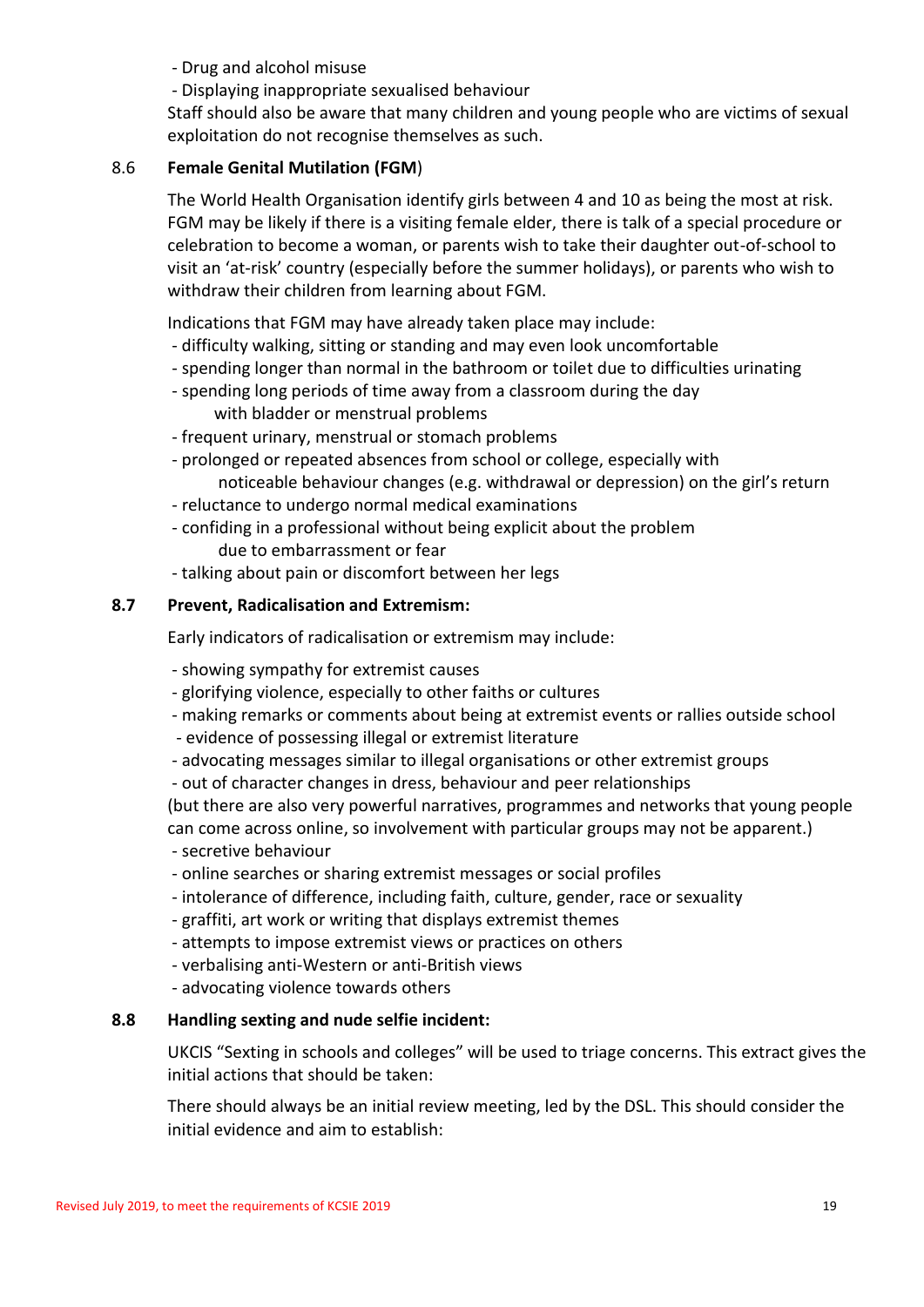- Whether there is an immediate risk to a young person or young people *When assessing the risks the following should be considered:* 
	- Why was the imagery shared? Was the young person coerced or put under pressure to produce the imagery?
	- Who has shared the imagery? Where has the imagery been shared? Was it shared and received with the knowledge of the pupil in the imagery? Are there any adults involved in the sharing of imagery?
	- What is the impact on the pupils involved?
	- Do the pupils involved have additional vulnerabilities?
	- Does the young person understand consent?
	- Has the young person taken part in this kind of activity before?
- If a referral should be made to the police and/or children's social care
- If it is necessary to view the imagery in order to safeguard the young person in most cases, imagery should not be viewed
- What further information is required to decide on the best response
- Whether the imagery has been shared widely and via what services and/or platforms. This may be unknown.
- Whether immediate action should be taken to delete or remove images from devices or online services
- Any relevant facts about the young people involved which would influence risk assessment
- If there is a need to contact another school, college, setting or individual
- Whether to contact parents or carers of the pupils involved in most cases parents should be involved

An immediate referral to police and/or children's social care should be made if at this initial stage:

- 1. The incident involves an adult
- 2. There is reason to believe that a young person has been coerced, blackmailed or groomed, or if there are concerns about their capacity to consent (for example owing to special educational needs)
- 3. What you know about the imagery suggests the content depicts sexual acts which are unusual for the young person's developmental stage, or are violent
- 4. The imagery involves sexual acts and any pupil in the imagery is under 13
- 5. You have reason to believe a pupil is at immediate risk of harm owing to the sharing of the imagery (for example, the young person is presenting as suicidal or selfharming).

If none of the above apply, then a school may decide to respond to the incident without involving the police or children's social care (a school can choose to escalate the incident at any time if further information/concerns come to light).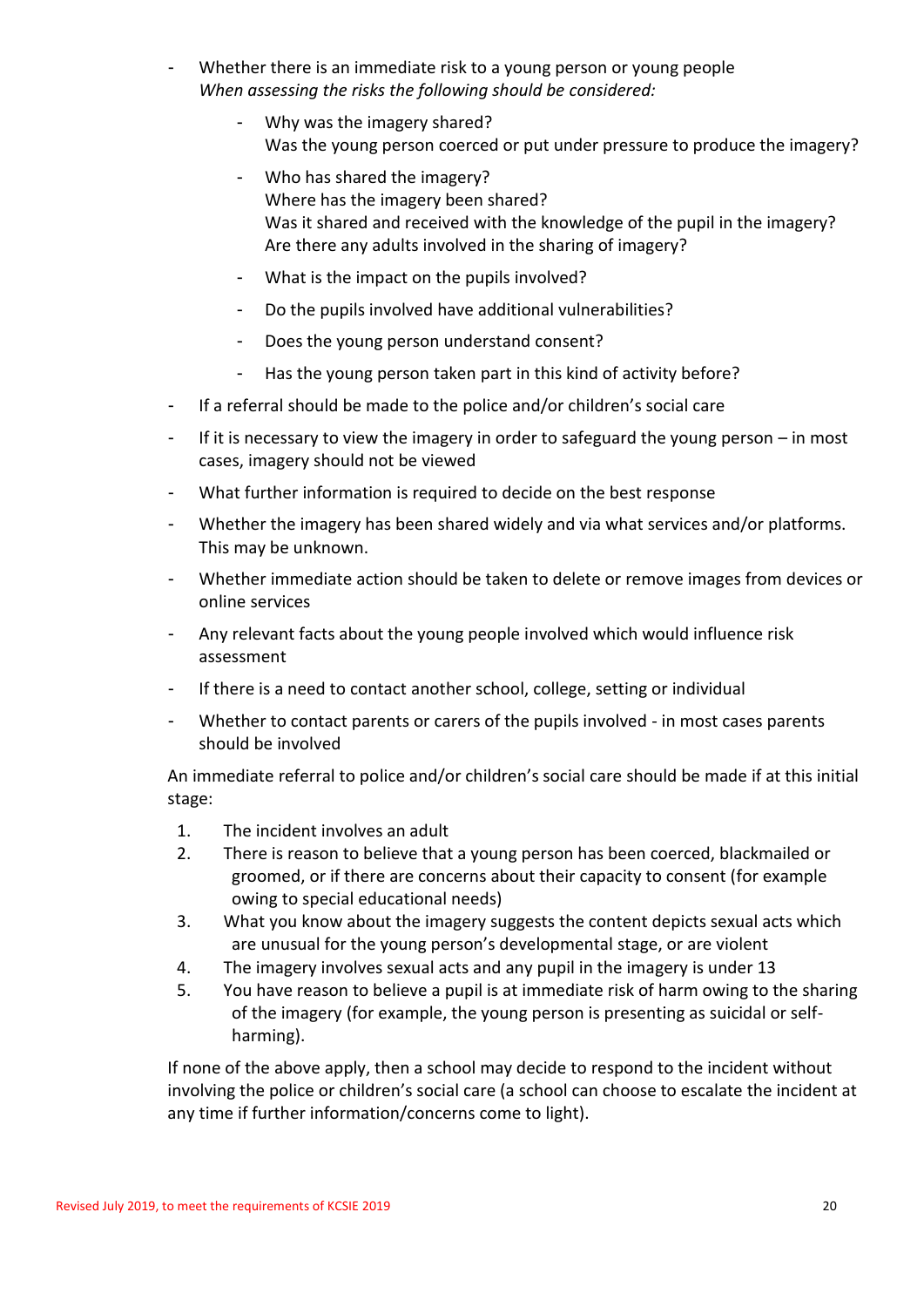The decision to respond to the incident without involving the police or children's social care would be made in cases when the DSL is confident that they have enough information to assess the risks to pupils involved and the risks can be managed within the school's pastoral support and disciplinary framework and if appropriate local network of support.

Sexting includes the new offence - Upskirting**:** typically involves taking a picture under a person's clothing without them knowing, with the intention of viewing their genitals or buttocks to obtain sexual gratification, or cause the victim humiliation, distress or alarm.

- 8.9 **Private fostering:** A private fostering arrangement is one that is made privately (without the involvement of a local authority) for the care of a child under the age of 16 years (under 18, if disabled) by someone other than a parent or close relative, in their own home, with the intention that it should last for 28 days or more. A close family relative is defined as a 'grandparent, brother, sister, uncle or aunt' and includes half-siblings and step-parents; it does not include great-aunts or uncles, great grandparents or cousins.
	- 8.9.1 Parents and private foster carers both have a legal duty to inform the relevant local authority at least six weeks before the arrangement is due to start; not to do so is a criminal offence.
	- 8.9.2 Whilst most privately fostered children are appropriately supported and looked after, they are a potentially vulnerable group who should be monitored by the local authority, particularly when the child has come from another country. In some cases, privately fostered children are affected by abuse and neglect, or are involved in trafficking, child sexual exploitation or modern-day slavery.
	- 8.9.3 Schools have a mandatory duty to report to the local authority where they are aware or suspect that a child is subject to a private fostering arrangement. Although schools have a duty to inform the local authority, there is no duty for anyone, including the private foster carer or social workers, to inform the school. However, it should be clear to the school who has parental responsibility. On admission to the school, we will take steps to verify the relationship of the adults to the child who is being registered School staff should notify the Designated Safeguarding Lead when they become aware of private fostering arrangements. The Designated Safeguarding Lead will speak to the family of the child involved to check that they are aware of their duty to inform the LA. The school itself has a duty to inform the local authority of the private fostering arrangements.
- 8.10 **Home stay / Exchange hosts**: If children are staying with a family as part of an exchange, the parents and over 18s need to have an enhanced DBS check (as a volunteer). The school will also decide whether they will do an enhanced DBS check for 16 and 17 year olds who also live in the house

# 9.0 **What to do if you suspect that abuse may have occurred**

- 9.1 You must report the concerns immediately, on the same working day, to the Designated Safeguarding Lead or their deputies. You may report verbally, but this must be followed up by a written account, on the same working day.
- 9.2 **The role of the Designated Safeguarding Lead and team members isto:**
	- 9.2.1 Obtain information from staff, volunteers, children or parents and carers who have child protection concerns and to record this information.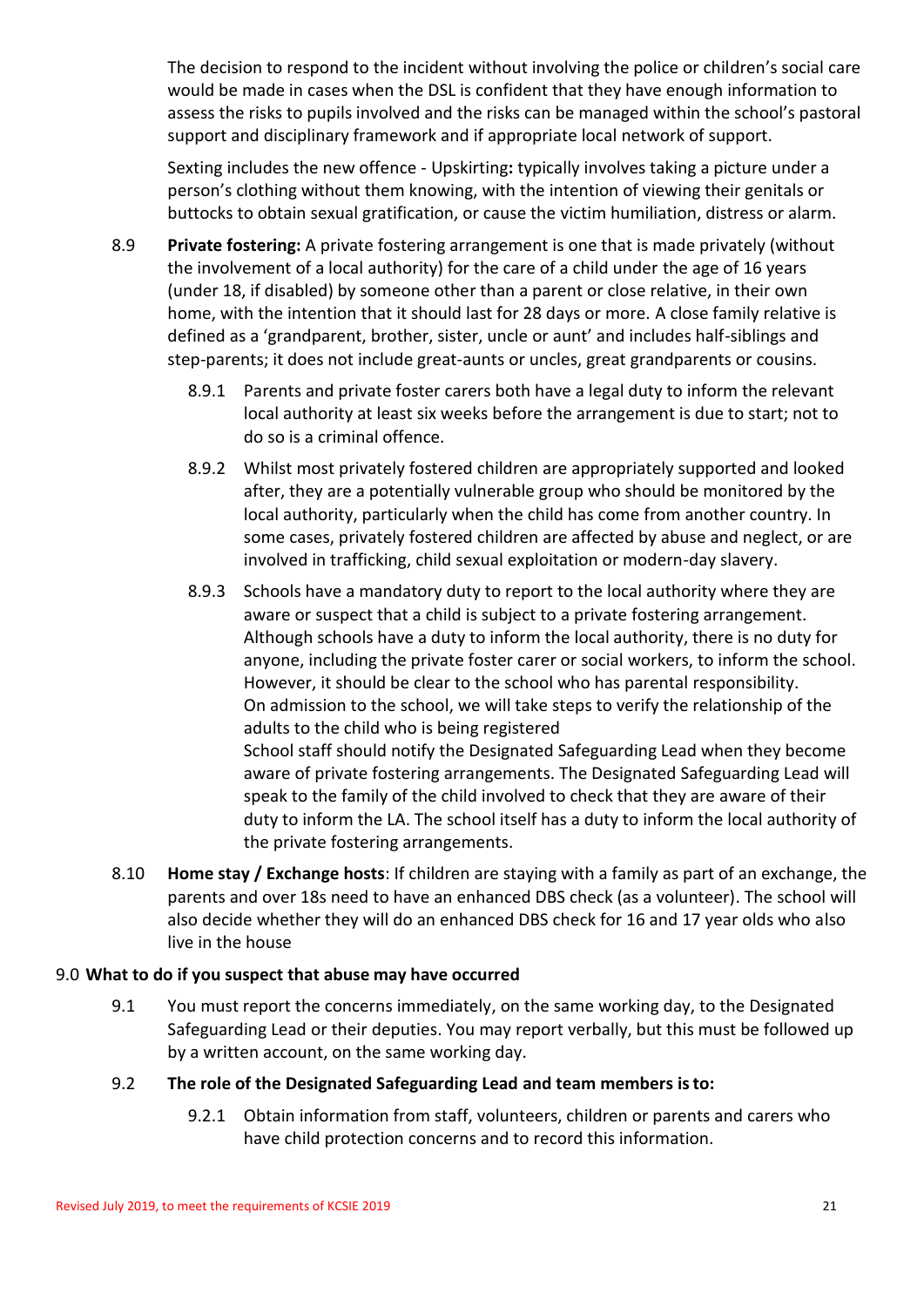- 9.2.2 Assess the information quickly and carefully and ask for further information as appropriate.
- 9.2.3 They should also consult with Havering services in the first instance (e.g. MASH including Early Help, LADO)
- 9.2.4 The Designated Safeguarding Lead should make a referral to the MASH (social care / police) or the police without delay if it is agreed during the consultation or if there is an immediate risk to the child.
- 9.2.5 The referral should be made to the MASH team in which the child lives, e.g. if a child lives in another borough, the referral needs to be made to the MASH team in that borough / authority.
- 9.2.6 A telephone referral should be made and confirmed in writing using MARF online on the same working day if requested. The MASH team should acknowledge the referral within one working day and should be contacted if no acknowledgement has been received within 3 working days.
- 9.2.7 Following referral, the MASH team should consider the next course of action, record their decision in writing and notify the Designated Safeguarding Lead that they have made a decision.
- 9.2.8 Concerns will not be discussed with anyone other than those nominated above.
- 9.2.9 It is the right of any individual to make direct referrals to the child protection agencies.If for any reason you believe that the Designated Safeguarding Lead has notresponded appropriately to your concerns, it is then your responsibility to contact theMASH and the LADO immediately.

# **9.3 Responsibilities**

- 9.4 The Designated Safeguarding Lead and team are responsible for:
	- 9.4.1 Adhering to the Havering LSCB (Local Safeguarding Children Board)/LSP (Local Safeguarding Partner, London Borough of Havering and The James Oglethorpe Primary School procedures with regard to referring a child if there are concerns about possible abuse.
	- 9.4.2 Keeping full written chronological records of in-school concerns about a child even if there is no need to make an immediate referral.
	- 9.4.3 Ensuring that all such records are kept confidentially and securely and are separate from pupil records.
	- 9.4.4 Ensuring that an indication of further record-keeping is marked on the pupil records.
	- 9.4.5 Checking the attendance of children subject to a Child Protection Plan on a daily basis.
	- 9.4.6 Ensuring that any child currently who is subject to a Child Protection Plan who is absent without explanation is referred to MASH (Social Care).
	- 9.4.7 Ensuring that where any child currently who is subject to a Child Protection Plan leaves, their information is transferred to the new school immediately and that the child's social worker is informed. A digital copy of the child's information will be securely retained / archived by The James Oglethorpe Primary School.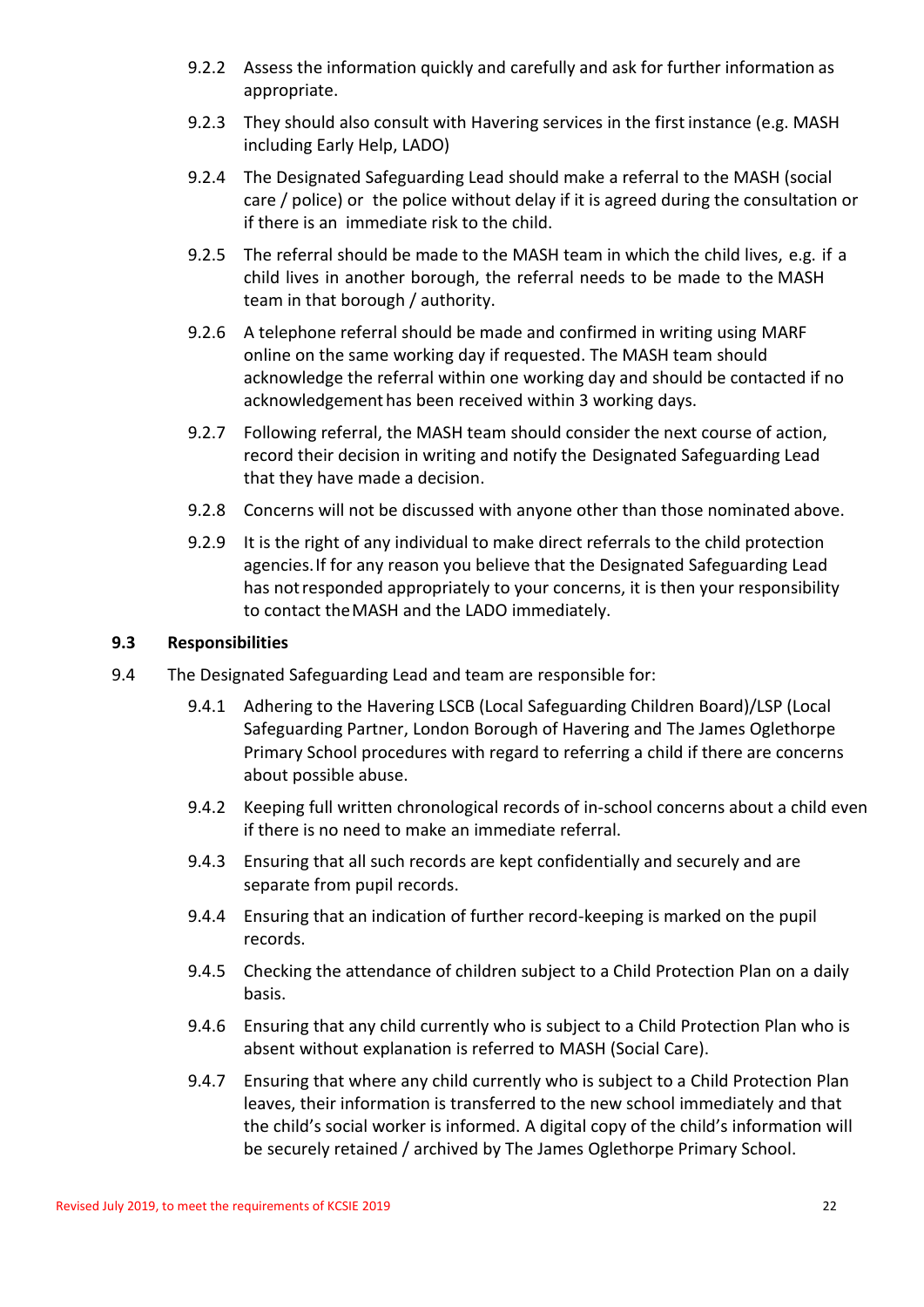#### **10.0 Supporting children**

- 10.1 We recognise that a child who is abused or witnesses violence and/or abuse may find it difficult to develop and maintain a sense of self worth. We recognise that a child in these circumstances may feel helpless and humiliated. We recognise that a child may feel self blame.
- 10.2 We recognise that the school may provide the only stable, secure and predictable element in the lives of children who have been abused or who are at risk of harm.
- 10.3 We accept that research shows that the behaviour of a child in these circumstances may range from that which is perceived to be normal to aggressive or withdrawn.
- 10.4 The James Oglethorpe Primary School will support all children through:
	- The curriculum
	- The school ethos
	- Encouraging self-esteem and self-assertiveness whilst not condoning aggression or bullying.
	- Promoting a caring, safe and positive environment within the school, giving children a sense of being valued.
	- Ensuring children know there are adults in the school whom they can approach if they are worried.
	- Liaising and working together with all other support services and those agencies involved in the safeguarding of children.
	- Notifying MASH (Social Care) as soon as there is a significant concern.
	- Providing continuing support to a child about whom there have been concerns who leaves the school by ensuring that appropriate information is forwarded under confidential cover to the child's new school.

# **11.0 Supporting staff**

We recognise that staff working in The James Oglethorpe Primary School who have become involved with a child who has suffered harm, or appears to be likely to suffer harm may find the situation stressful and upsetting.

We will support such staff by providing an opportunity to discuss the situation with the Designated Safeguarding Lead and to seek further support as appropriate.

# **12.0 Safer Recruitment and allegations**

At The James Oglethorpe Primary School, we will ensure we practise Safe Recruitment by undertaking 3 yearly enhanced DBS checks of staff and volunteers who work with children. Recruitment adverts will highlight the priority that the school places on this and the school's commitment to safeguarding. References and medical checks will be made on all new staff, and all staff will have references on file.

The school will follow the guidance set out in

- Keeping Children Safe in Education 2019
- Local Safeguarding Children Board procedures
- London Child Protection Procedures 5<sup>th</sup> edition.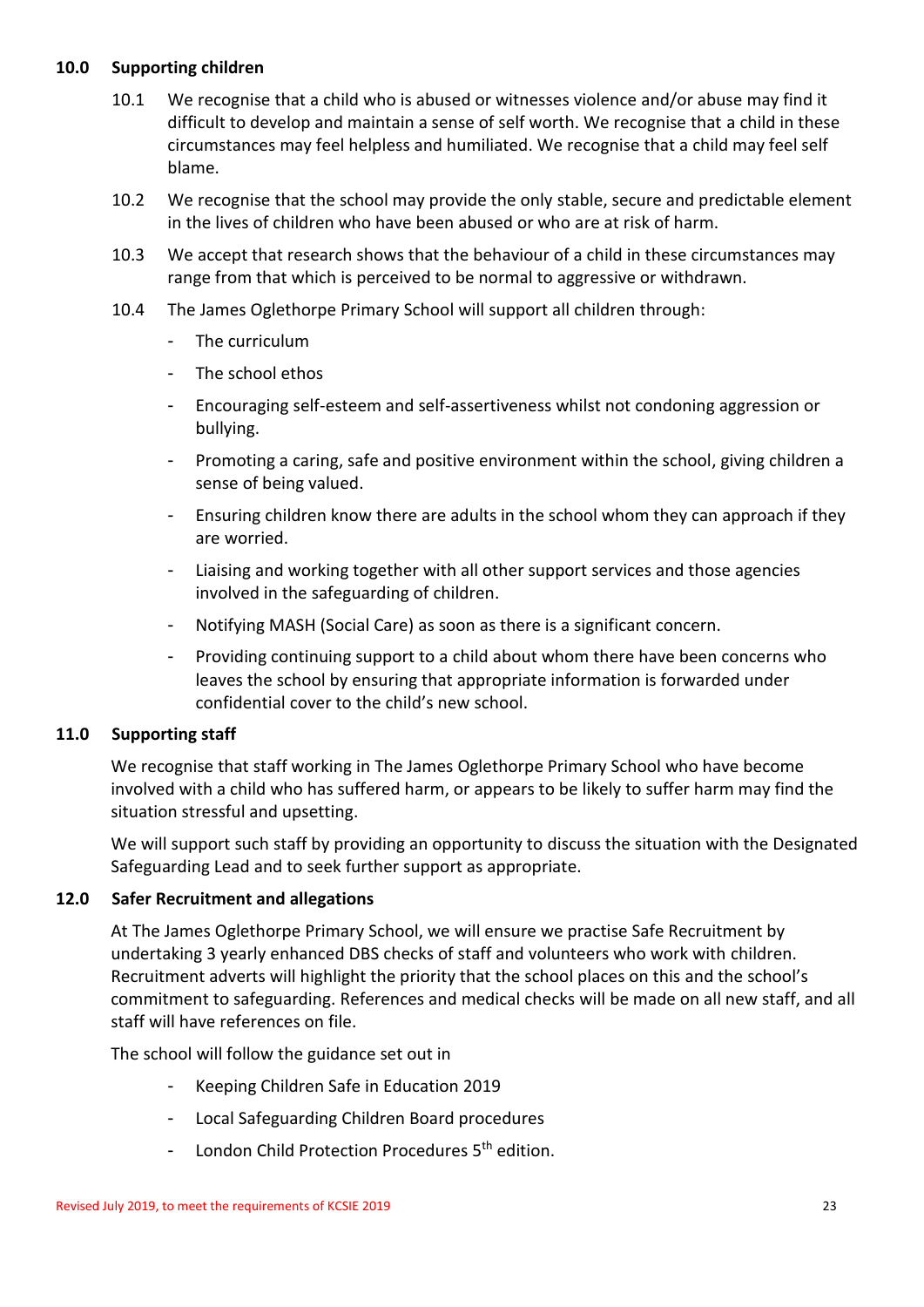## **12.1 Allegations against pupils – peer on peer abuse**

- 12.1.1 The school recognises the different forms peer on peer abuse, and is clear that abuse is abuse and should never be tolerated or passed off as "banter" or "part of growing up".
- 12.1.2 Children are vulnerable to abuse by their peers. Such abuse should be taken as seriously as abuse by adults and should be subject to the same child protection procedures. Professionals should not dismiss abusive behaviour as normal between young people and should not develop high thresholds before taking action.
- 12.1.3 Professionals should be aware of the potential uses of information technology for bullying and abusive behaviour between young people.
- 12.1.4 Professionals should be aware of the added vulnerability of children and young people who have been the victims of violent crime (for example mugging), including the risk that they may respond to this by abusing younger or weaker children.
- 12.1.5 The alleged perpetrator is likely to have considerable unmet needs as well as posing a significant risk of harm to other children. Evidence suggests that such children may have suffered considerable disruption in their lives, may have witnessed or been subjected to physical or [sexual abuse,](http://trixresources.proceduresonline.com/nat_key/keywords/sexual_abuse.html) may have problems in their educational development and may have committed other offences. They may therefore be suffering, or at risk of suffering, [Significant Harm](http://trixresources.proceduresonline.com/nat_key/keywords/significant_harm.html) and be in need of protection. Any long-term plan to reduce the risk posed by the alleged perpetrator must address their needs.
- 12.1.6 If one child or young person causes harm to another, this should not necessarily be dealt with as abuse: bullying, fighting and harassment between children are not generally seen as child protection issues. However, it may be appropriate to regard a young person's behaviour as abusive if:
	- There is a large difference in power (for example age, size, ability, development) between the young people concerned; or
	- The alleged perpetrator has repeatedly tried to harm one or more other children; or
	- There are concerns about the intention of the alleged perpetrator.
- 12.1.7 If the evidence suggests that there was an intention to cause severe harm to the victim, this should be regarded as abusive whether or not severe harm was actually caused
- 12.1.8 Further information is available in our separate Peer on Peer Abuse Policy.

# **12.2 Allegations against staff**

12.2.1 At The James Oglethorpe Primary School, we recognise the possibility that adults working in the school may harm children. Any concerns about the conduct of adults in the school should be taken to the Headteacher without delay or where that is not possible, to the Local Authority Designated Officer (LADO); any concerns about the Headteacher should go to the Chair of Governors and the LADO.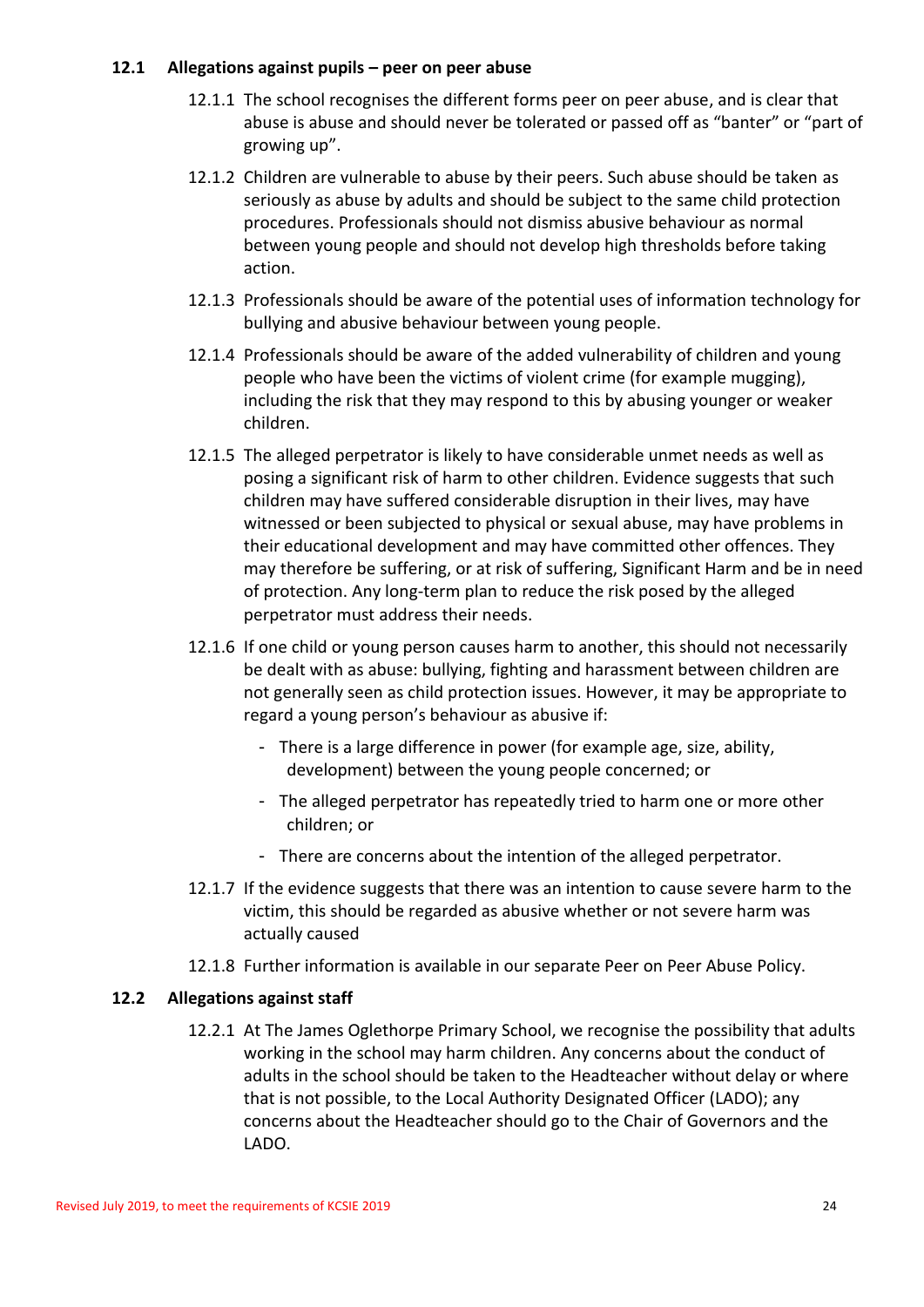- 12.2.2 We understand that a child or  $3<sup>rd</sup>$  party may make an allegation against a member of staff.
- 12.2.3 We understand that an allegation is wider than just those where it is considered that there is reasonable cause to believe that a child has suffered or is at risk of suffering significant harm. Some allegations may indicate that a staff member is unsuitable to work with children.
- 12.2.4 We will be guided by Working Together 2018 which defines an allegation as when an adult has:
	- behaved in a way that has harmed a child, or may have harmed a child;
	- possibly committed a criminal offence against or related to a child; or
	- behaved towards a child or children in a way that indicates that they are unsuitable to work with children.
- 12.2.5 If such an allegation is made, the member of staff receiving the allegation, or having the concern, will immediately inform the Headteacher; this must be done on the same working day.
- 12.2.6 The Headteacher on all such occasions will discuss immediately, on the same working day, the content of the allegation with LADO, before taking any further action.
- 12.2.7 If the allegation made to a member of staff concerns the Headteacher, the member of staff will immediately inform the Chair of Governors who will consult with the LADO; this must be done on the same working day. If the Chair of Governors is not available, the member of staff must make direct contact with the LADO.
- 12.2.8 The school will not internally investigate until instructed by the LADO.
- 12.2.9 The school will follow the LA procedures for managing allegations against staff, a copy of which will be readily available in the school. These are also contained in the London Child Protection Procedures 5<sup>th</sup> edition.

#### **12.3 Whistleblowing**

All staff must be aware of their duty to raise concerns, where they exist, about the attitude or actions of colleagues.

Further information is available in our Whistleblowing and Managing Allegations Policy.

#### **13.0 Safeguarding and the school culture**

#### **13.1 Reasonable force**

Our policy on reasonable force by staff is set out in a separate policy and acknowledges that staff must only ever use reasonable force as a last resort, and that at all times it must be the minimal force necessary to prevent injury to another person.

The school will, where appropriate, create individual plans to minimise the likelihood of challenging behaviour, and when it occurs there will be less use of physical restraint and other restrictive methods

We understand that physical intervention of a nature which causes injury or distress to a child may be considered under child protection or disciplinary procedures. Staff need to be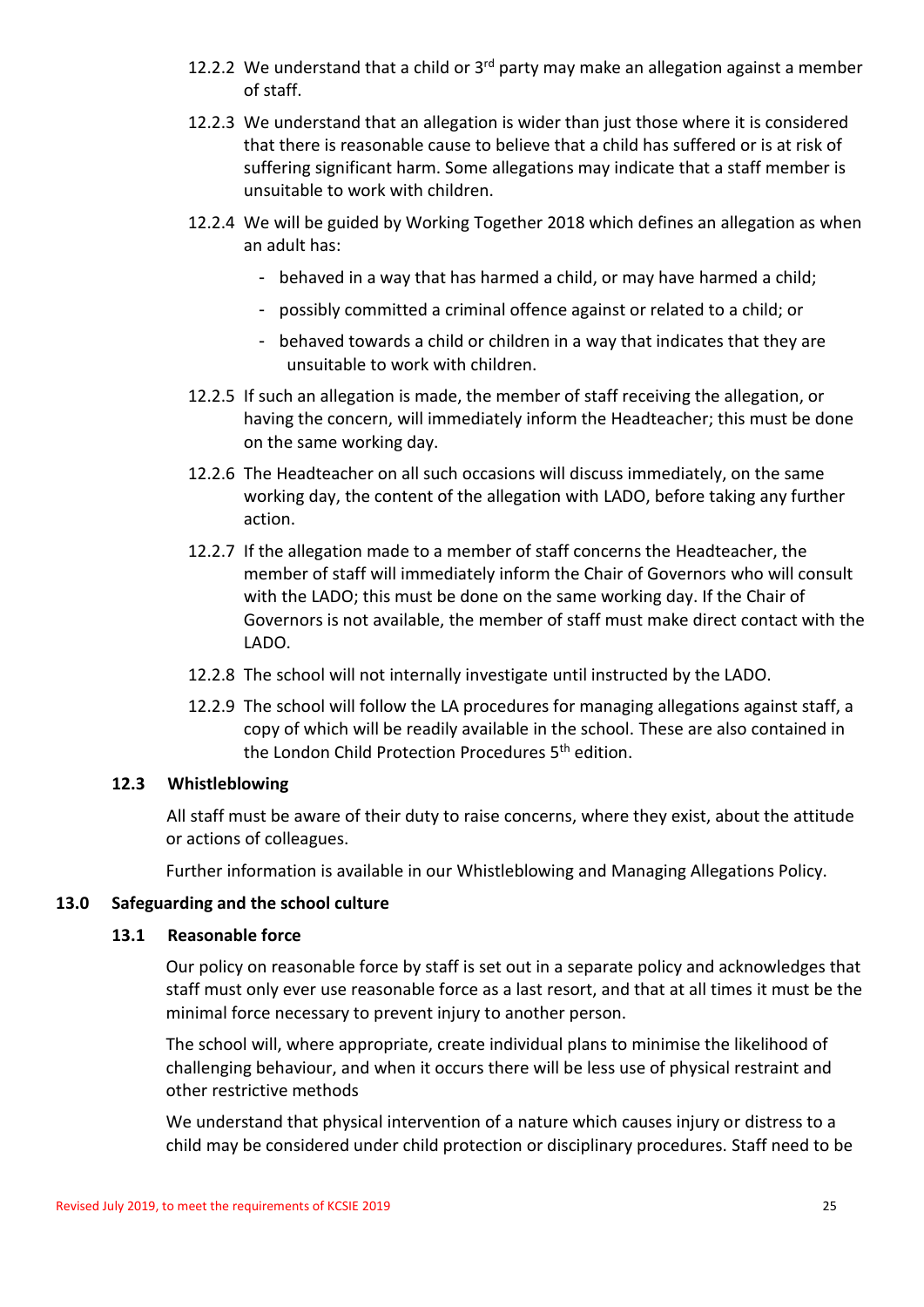aware that if a child sustains an injury as a result of physical intervention Safeguarding and Child Protection processes must be followed.

# **13.2 Bullying**

Our policy on bullying, and online bullying, is set out in a separate policy and acknowledges that to allow or condone bullying may lead to consideration under child protection procedures. Refer to our Anti-bullying policy.

# **13.3 Incidents motivated by perceived differences**

Bullying and abuse can be motivated by perceived differences e.g. on the grounds of race, religion, gender, sexual orientation, disability or other difference. We acknowledge that repeated incidents or a single serious incident may lead to consideration under child protection procedures.

# **13.4 Health & Safety**

Our Health & Safety policy, set out in a separate document, reflects the consideration we give to the protection of our children both within the school environment and when away from school when undertaking school trips and visits.

# **13.5 Prevention**

We recognise that the school plays a significant part in the prevention of harm to our children by providing children with good lines of communication with trusted adults, supportive friends and an ethos of protection.

The school community will therefore:

- Establish and maintain an ethos where children feel secure and are encouraged to talk and are always listened to.
- Ensure that all children know there is an adult in the school whom they can approach if they are worried or in difficulty.

#### **13.6 Other relevant school policies and guidance**

- Whistleblowing and Managing Allegations Policy
- Reasonable Force Policy
- Behaviour Policy, including online behaviour
- Peer on Peer Abuse Policy, including sexual violence and sexual harassment between children
- Anti-Bullying Policy, including online bullying
- Racial Incidents Policy, including online incidents
- Health & Safety Policy
- Online Safety Policy
- First Day Calling Policy
- Transgender Guidance

#### **13.7 Support and training**

We are committed to the provision of safeguarding training for all school staff, paid and voluntary, and we recognise that staff must be regularly updated. Safeguarding and Child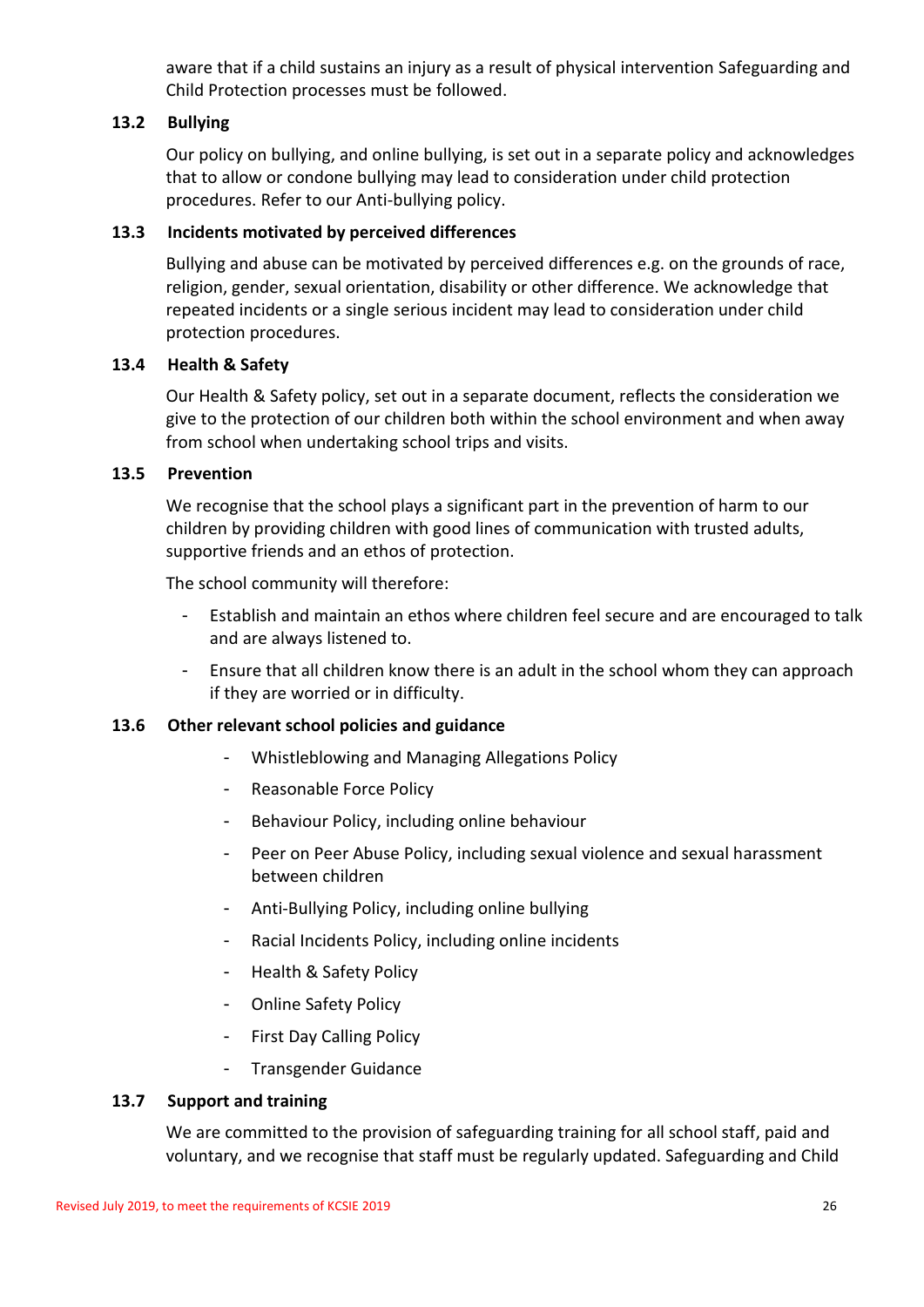Protection is always part of our start of year professional development and induction every September.

In addition to the annual basic safeguarding training, the Designated Safeguarding Lead and Team undertake training in inter-agency working at least bi-annually to keep their knowledge and skill up todate throughout the year.

All other staff undertake appropriate training to equip them to carry out their responsibilities for child protection effectively, which is kept up to date by annual refresher training – this training cycles round a range of key topics. This will be additionally supported every year with training and updates provided by the Designated Safeguarding Lead through staff meetings, training days, written updates and briefings.

All Staff will be required to sign annually that they have read Part One and Annexe A of 'Keeping Children Safe in Education' (2019).

# **14.0 Managing Child Protection Cases**

# **14.1 Management of children subject to Child Protection investigation or subject to a Child Protection Plan:**

The Designated Safeguarding Lead and team will contribute to the child protection investigation and attend or contribute to the Strategy meetings.

The Designated Safeguarding Lead or deputy will attend the Initial Child Protection Conference to share any relevant information and provide a written report forthe conference.

If the child is placed on the Child Protection Plan, the Designated Safeguarding Lead or deputy is responsible for ensuring that the school participates appropriately in the Child Protection Plan and attends all Core Group Meetings and Child Protection Conferences.

Information will be shared with staff on a "need to know" basis but key personnel working with child should have sufficient information to support them in theirwork with that child.

If a child with a Child Protection Plan has an unexplained absence from school, the Designated Safeguarding Lead will inform the Social Worker.

# **14.2 Record keeping**

- 14.2.1 DfE guidance says that the Designated Safeguarding Lead will keep detailed, accurate, secure written records of referrals and concerns. These should be kept separately from academic records, in a confidential file stored in a secure cabinet, accessible only by appropriate senior staff members. Current cases are exempt from examination by parents or children unless subject to a court order. Subject Access Requests may be made for records of historic, closed issues.
- 14.2.2 Havering LSCB promotes high quality record keeping in respect of all concerns about children's welfare. The records should be completed in a timelymanner and include all relevant information such as dates, times, others involved, witnesses etc. All records should be signed and dated. The child's confidential record should include a front sheet chronology of concerns to support the understanding of the impact of past concerns, patterns and escalation of concerns.
- 14.2.3 If a child transfers to another school or other educational establishment, the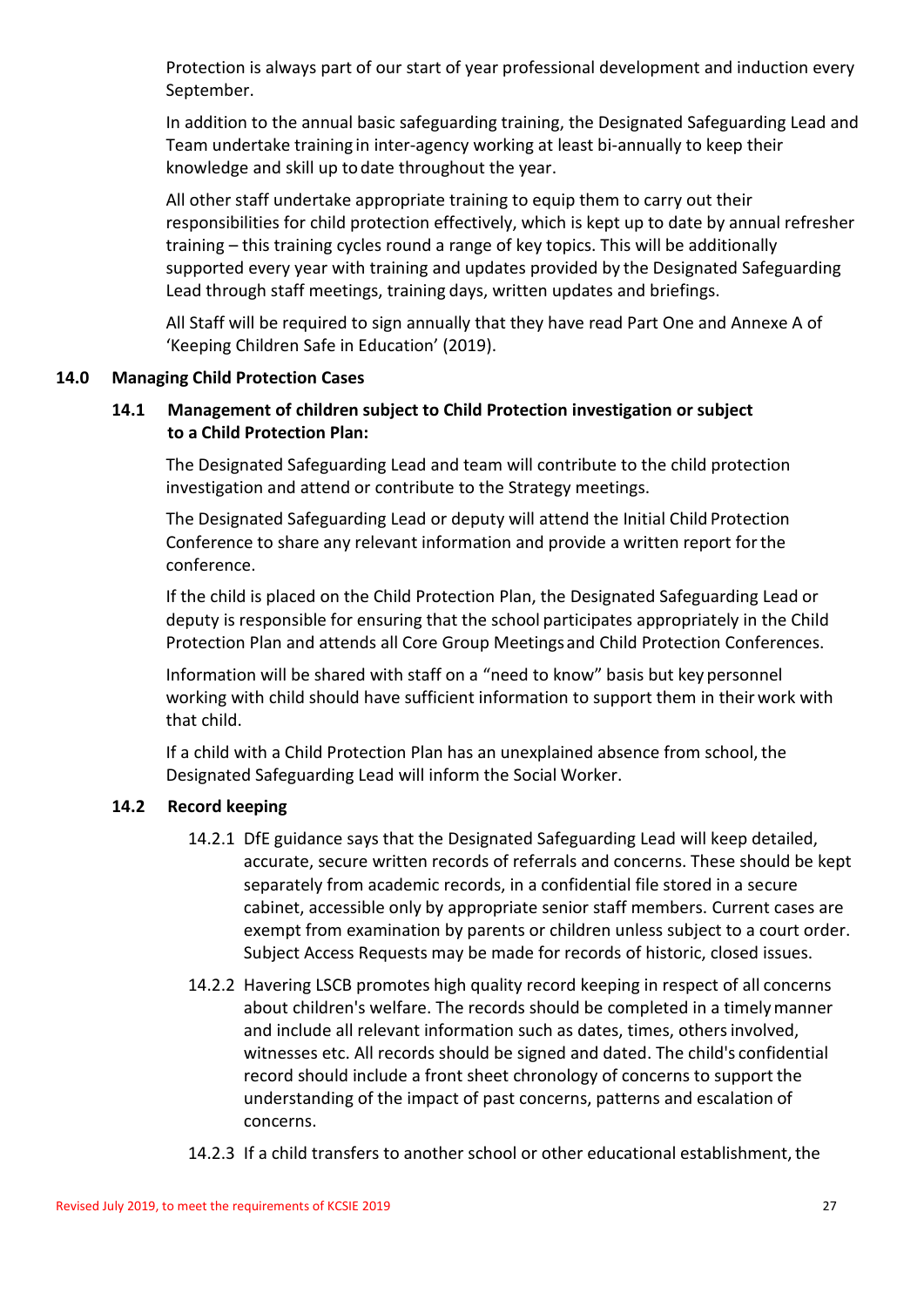Designated Safeguarding Lead must forward securely the child protection file to a named person at the receiving school/establishment under a separate cover from the academic records. The file should be marked 'confidential, to be opened by addressee only.'

- 14.2.4 The Designated Safeguarding Lead should retain a digital copy of the child protection file, which should be stored in a secure area accessible only by appropriate senior staff members. Child Protection records about a student who has ceased to become of compulsory school age should be archived and catalogued. Records must be kept until a child reaches 25 years of age; child protection records must be kept for 35 years after the child leaves the school.
- 14.2.5 When making a referral, the referrer should keep a written record of:
	- Discussions with child
	- Discussions with parent/s
	- Discussions with staff
	- Information provided to the MASH
	- Advice given and decisions taken (clearly times, dated and signed)
- 14.2.6 The referrer should confirm verbal and telephone referrals in writing within 48 hours, using the inter-agency referral form.
- 14.2.7 The James Oglethorpe Primary School will ensure that we keep up-to-date personal data records of allthe children by regularly reminding parents to inform us of any change in family circumstances and requesting an annual update.

#### **14.3 Confidentiality and information sharing**

- 14.3.1 We recognise that all matters relating to child protection are confidential.
- 14.3.2 The Headteacher or Designated Safeguarding Lead will disclose personal information about a student to other members of staff on a need to know basis only.
- 14.3.3 However, all staff must be aware that they have a professional responsibility to share information with other agencies in order to safeguard children.
- 14.3.4 When considering sharing information the staff will:
	- 14.3.4.1 Remember that GDPR is not a barrier to sharing information, it provides the framework
	- 14.3.4.2 Be open & honest with the person from the outset about how information may be shared
	- 14.3.4.3 Seek advice, do not fail to share information because you are unsure what to do
	- 14.3.4.4 Share with consent where appropriate & respect the wishes of those who refuse consent unless you believe that there is a risk of harm to child if the information is not shared
	- 14.3.4.5 Consider safety and well-being of the child and base information sharing decisions on this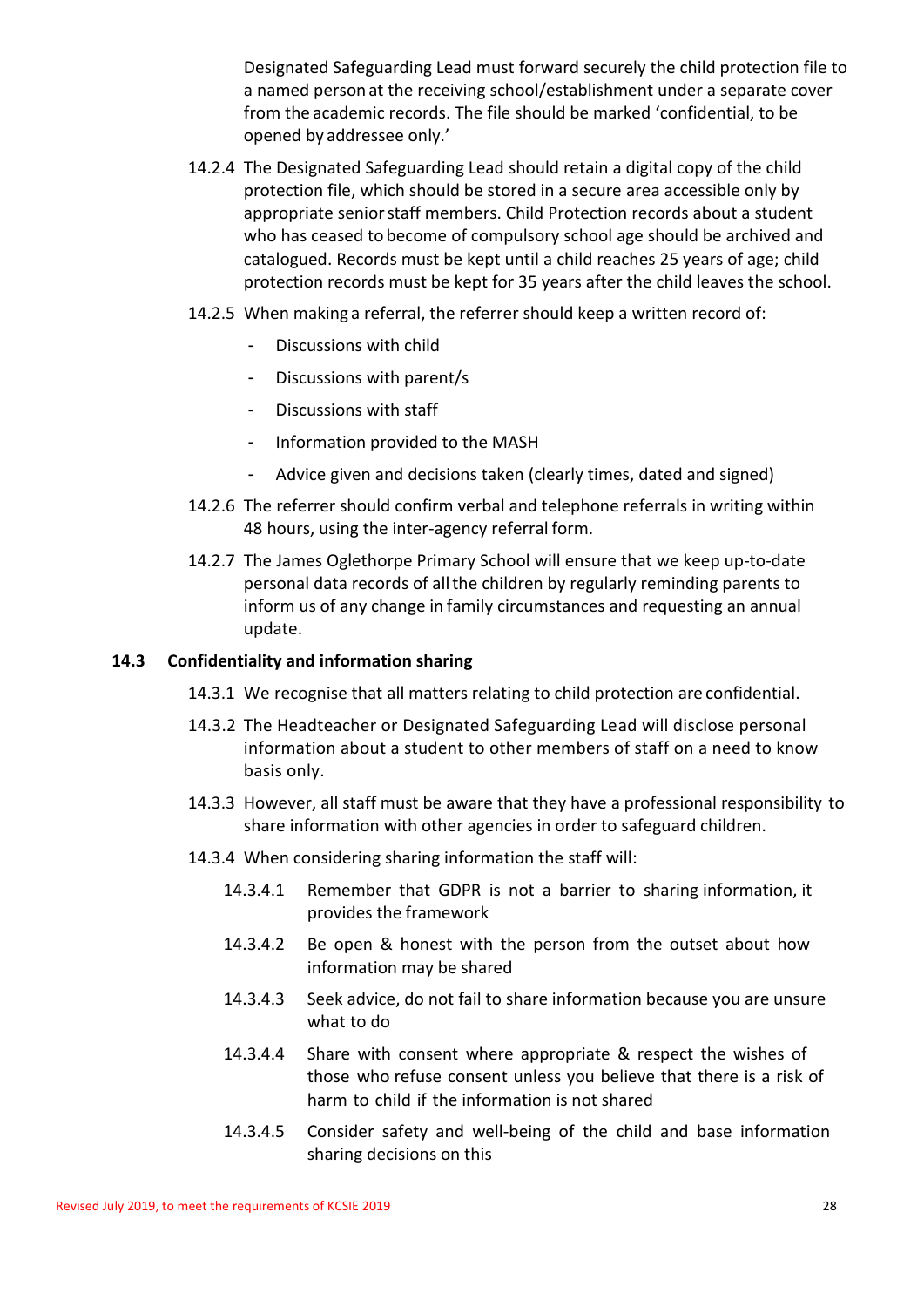- 14.3.4.6 Ensure all information shared is Necessary, Proportionate, Relevant, Accurate, Timely & Secure. Ensure any third party or hearsay information is identified and that you have consent to share it
- 14.3.4.7 Keep a record of your decision and reasons for it. Record what you have shared, with whom and the purpose.

# **15.0 Supervisory arrangements for the management of children in Alternative Provision and in out of school hours' activities.**

- 15.1 We will aim to protect children from abuse and team members from false allegations by adopting the following guidelines:
- 15.2 All alternative provision, clubs and child minders must have appropriate Ofsted registration or London Borough of Havering AP quality Assurance.
- 15.3 All alternative provision and clubs independent of the school must have their own child protection policy& procedure in line with the school's
- 15.4 All alternative provision and clubs will keep a register of all children attending the activities and give a copyto the school. Alternative provision registers will be taken promptly and uploaded such that they are visible to the school on the same day/in the same session. All absences without explanation will be notified to the school immediately.
- 15.5 All alternative provision and clubs will keep a register of all team members (both paid staff members and volunteers) and ensure they meet the requirements of the DBS.
- 15.6 Registers will include arrival and departure times.
- 15.7 All alternative provision and clubs will keep a record of all sessions including monitoring and evaluation records.
- 15.8 The team members will record any unusual events on an accident/incidentform. All safeguarding concerns will be communicated immediately to the school DSL.
- 15.9 Written consent from a parent or guardian will be obtained for every childattending the alternative provision / activities.
- 15.10 Team members should not be alone with a child, although we recognise that there may be times when this may be necessary or helpful; in such circumstances another adult should be told.
- 15.11 Team members may escort children of the same sex to the toilet but are not expected to be involved with toileting, unless the child has a special need thathas been brought to our attention by the parent/guardian and a care plan is in placefor the child naming them as part of the care plan.
- 15.12 All team members should treat all children with dignity and respect in both attitude, language and actions.

# 16.0 **Key contacts**

# 16.1 **MASH Team**

01708 433222 (day) 01708 433999 (night) [https://my.havering.gov.uk/Pages/OnlineForms/Multi-Agency-Referral](https://my.havering.gov.uk/Pages/OnlineForms/Multi-Agency-Referral-form.aspx#Information)[form.aspx#Information](https://my.havering.gov.uk/Pages/OnlineForms/Multi-Agency-Referral-form.aspx#Information)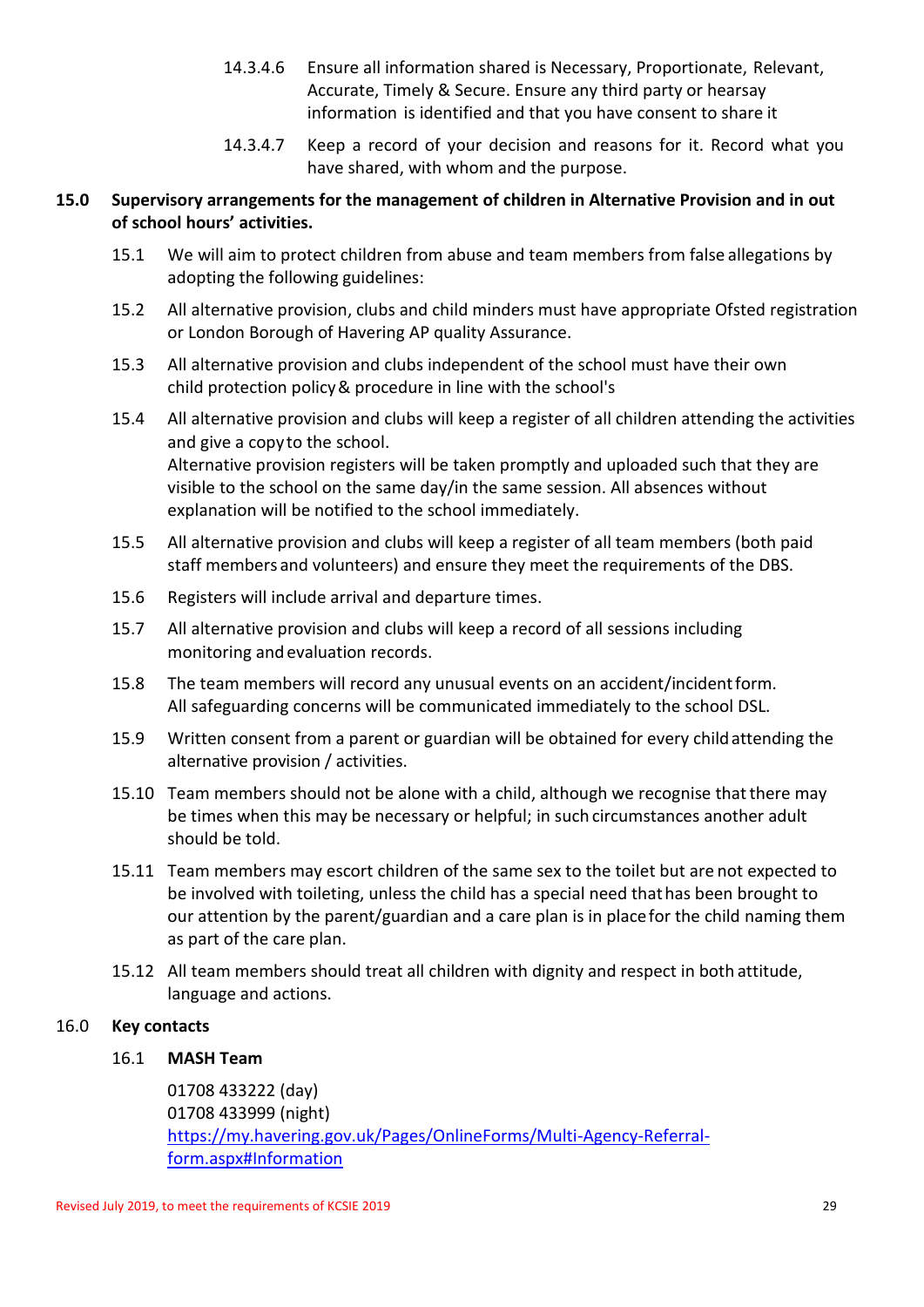#### 16.2 **LADO**

Lisa Kennedy [lado@havering.gov.uk](mailto:lado@havering.gov.uk) 01708 431653

#### 16.3 **Senior Inspector Safeguarding**

Penny Patterson [Penny.patterson@havering.gov.uk](mailto:Penny.patterson@havering.gov.uk) or [ppatterson.311@lgflmail.org](mailto:ppatterson.311@lgflmail.org) 01708 433813 Supported by Michelle Wai[n michelle.wain@havering.gov.uk](mailto:michelle.wain@havering.gov.uk) Carol Rockey [carol.rockey@havering.gov.uk](mailto:carol.rockey@havering.gov.uk)

#### 16.4 **NSPCC whistleblowing helpline**

0800 028 0285 and [help@nspcc.org.uk](mailto:help@nspcc.org.uk) [www.nspcc.org.uk/Helpline](http://www.nspcc.org.uk/Helpline)

#### 16.5 **SO15 Counter Terrorism Command**

DC Gavin Moore 07919628083 or 0203 276 1100 [Gavin.F.moore@met.pnn.police.uk](mailto:Gavin.F.moore@met.pnn.police.uk) PC Jag Shina 07767765808 [Jag.s.shina@met.pnn.police.uk](mailto:Jag.s.shina@met.pnn.police.uk)

#### 16.6 **LBH Prevent and Hate Crime Coordinator**

Jess Finnin 01708 433 225 [jessica.finnin@havering.gov.uk](mailto:jessica.finnin@havering.gov.uk) & [prevent@havering.gov.uk](mailto:prevent@havering.gov.uk)

#### 16.7 **LBH CSE & Missing lead**

Lorraine Bartlett [lorraine.Bartlett@havering.gov.uk](mailto:lorraine.Bartlett@havering.gov.uk)

## 16.8 **UK Safer Internet Centre**

POSH Professionals Online Safety Helpline for schools 0344 381 4772 <https://www.saferinternet.org.uk/professionals-online-safety-helpline>

#### 16.9 **NSPCC**

Online Safety Helpline for Professionals and Parents 0808 8005002 <https://www.nspcc.org.uk/services-and-resources/nspcc-helpline/>

#### 16.10 **LBH & East London Gangs & Serious Youth Violence**

Louise Giles, Detective Sergeant East Area Gangs Unit 0203 276 0523 [GangsUnit@met.pnn.police.uk](mailto:GangsUnit@met.pnn.police.uk)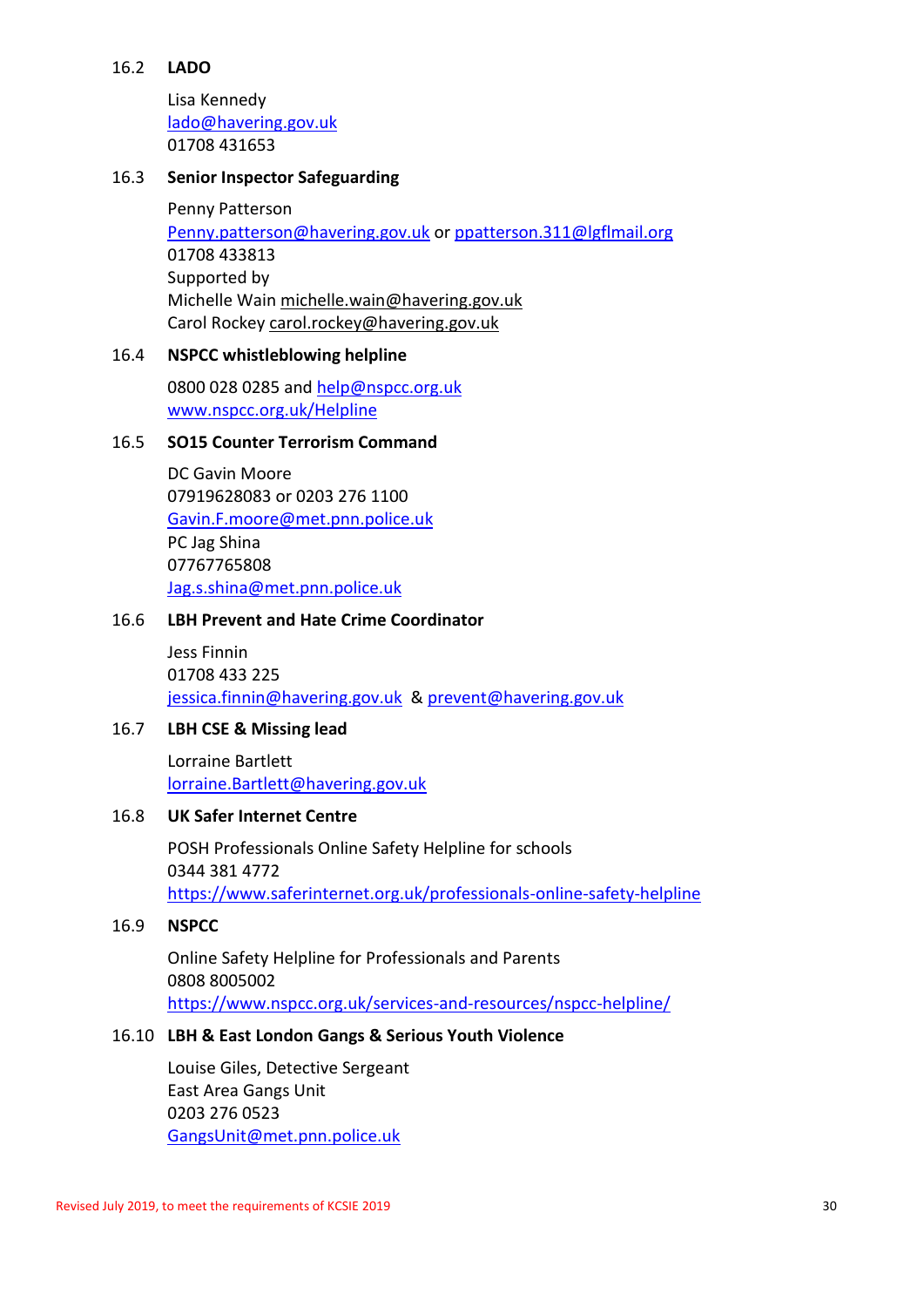#### 16.11 **Operation Encompass**

Bekir Bekir, Detective Constable East Area BCU - Safeguarding MASH Team, Mercury House 0203 276 2800 Bekir.Bekir@met.pnn.police.uk

- 16.12 Safeguarding governor Lee Doe
- 16.13 Designated Safeguarding Lead and team Hayley Durrant 01708 225202

# **17.0 Where to go for further information:**

- 17.1 Ofsted: Inspecting safeguarding in early years, education and skills 2019 [https://www.gov.uk/government/publications/inspecting-safeguarding-in-early-years](https://www.gov.uk/government/publications/inspecting-safeguarding-in-early-years-education-and-skills-from-september-2015)[education-and-skills-from-september-2015](https://www.gov.uk/government/publications/inspecting-safeguarding-in-early-years-education-and-skills-from-september-2015)
- 17.2 Havering LSCB (Local Safeguarding Children Board)/LSP (Local Safeguarding Partner) [https://www.havering.gov.uk/Pages/Category/Havering-Safeguarding-Childrens-](https://www.havering.gov.uk/Pages/Category/Havering-Safeguarding-Childrens-Board.aspx?l1=100014)[Board.aspx?l1=100014](https://www.havering.gov.uk/Pages/Category/Havering-Safeguarding-Childrens-Board.aspx?l1=100014)
- 17.3 Havering: MARF [https://my.havering.gov.uk/Pages/OnlineForms/Multi-Agency-Referral](https://my.havering.gov.uk/Pages/OnlineForms/Multi-Agency-Referral-form.aspx#Information)[form.aspx#Information](https://my.havering.gov.uk/Pages/OnlineForms/Multi-Agency-Referral-form.aspx#Information)
- 17.4 Havering: Missing protocol [www.havering.gov.uk/missingchildren](http://www.havering.gov.uk/Pages/Services/Social-care-client-contact-problems.aspx)
- 17.5 Havering: Online CSE toolkit <https://www.havering.gov.uk/Pages/Services/Sexual-exploitation.aspx> [https://www.havering.gov.uk/Documents/Children-young-people-and](https://www.havering.gov.uk/Documents/Children-young-people-and-families/Havering%20safeguarding%20board/CSE-Toolkit.pdf)[families/Havering%20safeguarding%20board/CSE-Toolkit.pdf](https://www.havering.gov.uk/Documents/Children-young-people-and-families/Havering%20safeguarding%20board/CSE-Toolkit.pdf)
- 17.6 London Child Protection Procedures, edition 5 <http://www.londoncp.co.uk/>
- 17.7 DfE: Statutory guidance: Working together to safeguard children 2018 <https://www.gov.uk/government/publications/working-together-to-safeguard-children--2>
- 17.8 DfE: Statutory guidance: Keeping children safe in education 2019 <https://www.gov.uk/government/publications/keeping-children-safe-in-education--2>
- 17.9 DfE: Teaching Online Safety in schools 2019 <https://www.gov.uk/government/publications/teaching-online-safety-in-schools>
- 17.10 DfE: Relationship Education and Relationship and Sex Education (2020) [https://www.gov.uk/government/consultations/relationships-and-sex-education-and](https://www.gov.uk/government/consultations/relationships-and-sex-education-and-health-education)[health-education](https://www.gov.uk/government/consultations/relationships-and-sex-education-and-health-education)
- 17.11 DfE: Advice what to do if you are worried that a child is being abused 2015 [https://www.gov.uk/government/publications/what-to-do-if-youre-worried-a-child-is](https://www.gov.uk/government/publications/what-to-do-if-youre-worried-a-child-is-being-abused--2)[being-abused--2](https://www.gov.uk/government/publications/what-to-do-if-youre-worried-a-child-is-being-abused--2)
- 17.12 DfE: Preventing and Tackling Bullying 2017 <https://www.gov.uk/government/publications/preventing-and-tackling-bullying>
- 17.13 DfE Guidance: [Sexual violence and sexual harassment between children in schools and](https://www.gov.uk/government/uploads/system/uploads/attachment_data/file/719902/Sexual_violence_and_sexual_harassment_between_children_in_schools_and_colleges.pdf)  [colleges](https://www.gov.uk/government/uploads/system/uploads/attachment_data/file/719902/Sexual_violence_and_sexual_harassment_between_children_in_schools_and_colleges.pdf) 2018